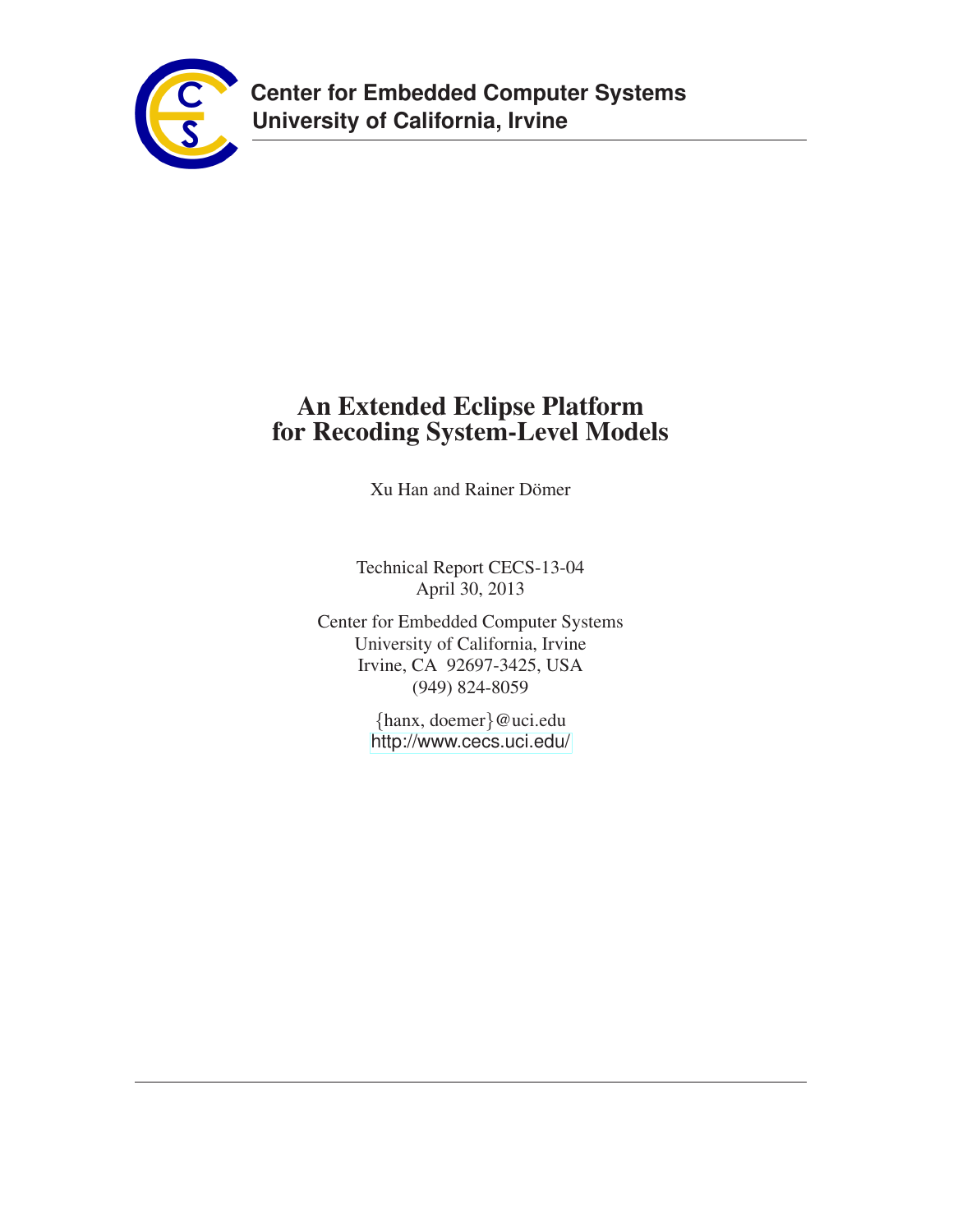# **An Extended Eclipse Platform for Recoding System-Level Models**

Xu Han and Rainer Domer ¨

Technical Report CECS-13-04 April 30, 2013

Center for Embedded Computer Systems University of California, Irvine Irvine, CA 92697-3425, USA (949) 824-8059

> {hanx, doemer}@uci.edu <http://www.cecs.uci.edu>

#### **Abstract**

*System-level design methodology is developed to manage the increasing design complexity of embedded systems. With proper tools supporting system-level design, engineers can perform early design space exploration and automatic refinements on a high-level specification model of the embedded system. However, creating the initial specification model is a time-consuming process. This report presents an extended eclipse platform to support the process of recoding reference code into a system-level specification model. Experiments of a class of graduate students using the tool show that the extended eclipse platform not only increases the productivity but also reduces errors in system-level modeling and recoding.*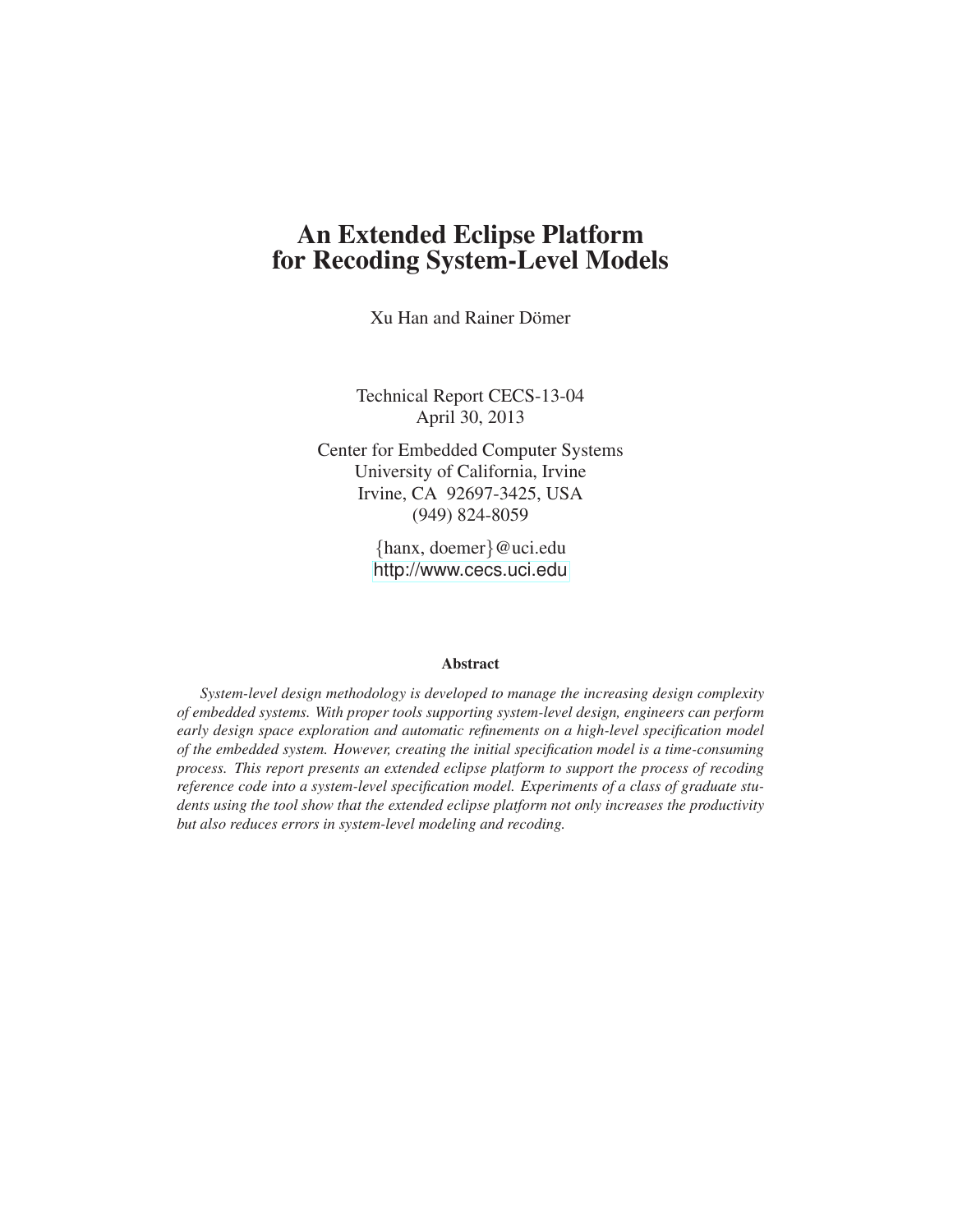# **Contents**

| $\mathbf{1}$   |                   | <b>Introduction</b>                                                                                                                                                                                                           | 1                       |
|----------------|-------------------|-------------------------------------------------------------------------------------------------------------------------------------------------------------------------------------------------------------------------------|-------------------------|
| $\overline{2}$ |                   | <b>Eclipse Recoding Platform</b>                                                                                                                                                                                              | $\overline{\mathbf{3}}$ |
|                | 2.1               |                                                                                                                                                                                                                               | $\overline{3}$          |
|                | 2.2               |                                                                                                                                                                                                                               | $\overline{4}$          |
|                | 2.3               |                                                                                                                                                                                                                               | $\overline{4}$          |
|                | 2.4               |                                                                                                                                                                                                                               | 5                       |
| 3              |                   | <b>Experimental Results</b>                                                                                                                                                                                                   | 6                       |
|                | 3.1               |                                                                                                                                                                                                                               | 6                       |
|                | 3.2               |                                                                                                                                                                                                                               | 6                       |
|                | 3.3               |                                                                                                                                                                                                                               | $\overline{7}$          |
|                | 3.4               |                                                                                                                                                                                                                               | $\overline{7}$          |
|                | 3.5               | Feature ratings enterprise in the contract of the contract of the contract of the contract of the contract of the contract of the contract of the contract of the contract of the contract of the contract of the contract of | 8                       |
| 4              |                   | <b>Conclusion</b>                                                                                                                                                                                                             | 9                       |
|                | <b>References</b> |                                                                                                                                                                                                                               | 11                      |
| ${\bf A}$      |                   | Appendix                                                                                                                                                                                                                      | 12                      |
|                | A.1               |                                                                                                                                                                                                                               | 12                      |
|                | A.2               |                                                                                                                                                                                                                               | 19                      |
|                | A.3               |                                                                                                                                                                                                                               | 23                      |
|                | A.4               |                                                                                                                                                                                                                               | 28                      |
|                | A.5               |                                                                                                                                                                                                                               | 29                      |
|                | A.6               | Assignment 4 survey results $\dots \dots \dots \dots \dots \dots \dots \dots \dots \dots \dots \dots$                                                                                                                         | 30                      |
|                | A.7               |                                                                                                                                                                                                                               | 31                      |
|                |                   |                                                                                                                                                                                                                               |                         |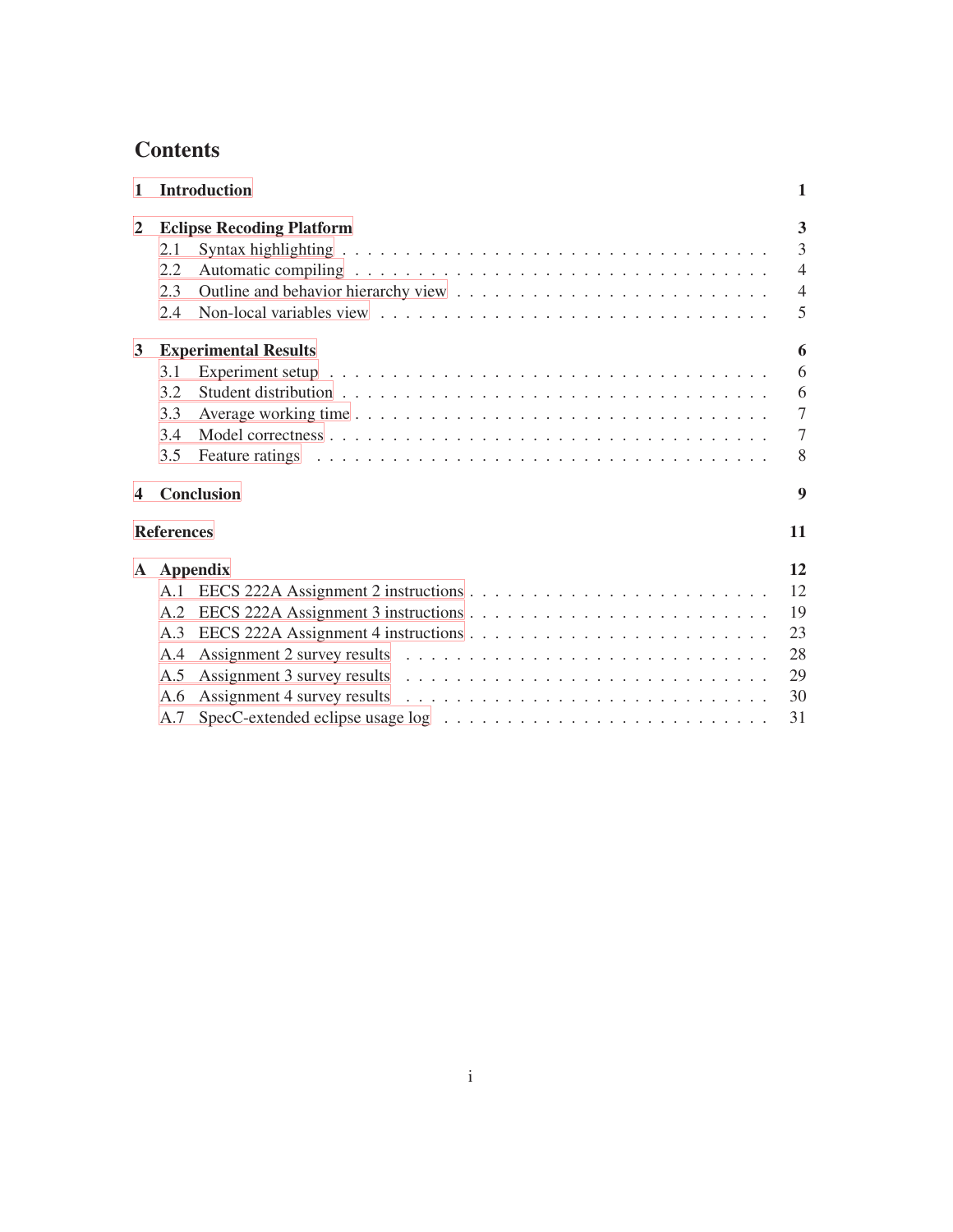# **List of Figures**

| $\mathbf{1}$   |                                                                                                           | $\overline{2}$ |
|----------------|-----------------------------------------------------------------------------------------------------------|----------------|
| 2              |                                                                                                           | 3              |
| 3              |                                                                                                           | 5              |
| $\overline{4}$ |                                                                                                           | 8              |
| 5              | Simulation correctness of the output model from Assignment 4                                              | 9              |
| 6              |                                                                                                           | 10             |
| 7              |                                                                                                           | 12             |
| 8              | Assignment 2 page 2 $\ldots \ldots \ldots \ldots \ldots \ldots \ldots \ldots \ldots \ldots \ldots \ldots$ | 13             |
| 9              | Assignment 2 page 3 $\ldots \ldots \ldots \ldots \ldots \ldots \ldots \ldots \ldots \ldots \ldots \ldots$ | 14             |
| 10             |                                                                                                           | 15             |
| 11             |                                                                                                           | 16             |
| 12             | Assignment 2 page 6 $\ldots \ldots \ldots \ldots \ldots \ldots \ldots \ldots \ldots \ldots \ldots \ldots$ | 17             |
| 13             | Assignment 2 page $7 \ldots \ldots \ldots \ldots \ldots \ldots \ldots \ldots \ldots \ldots \ldots \ldots$ | 18             |
| 14             | Assignment 3 page $1 \ldots \ldots \ldots \ldots \ldots \ldots \ldots \ldots \ldots \ldots \ldots$        | 19             |
| 15             | Assignment 3 page 2 $\ldots \ldots \ldots \ldots \ldots \ldots \ldots \ldots \ldots \ldots \ldots \ldots$ | 20             |
| 16             | Assignment 3 page 3 $\dots \dots \dots \dots \dots \dots \dots \dots \dots \dots \dots \dots \dots$       | 21             |
| 17             | Assignment 3 page 4 $\dots \dots \dots \dots \dots \dots \dots \dots \dots \dots \dots \dots \dots \dots$ | 22             |
| 18             | Assignment 4 page $1 \ldots \ldots \ldots \ldots \ldots \ldots \ldots \ldots \ldots \ldots \ldots \ldots$ | 23             |
| 19             | Assignment 4 page 2 $\ldots \ldots \ldots \ldots \ldots \ldots \ldots \ldots \ldots \ldots \ldots \ldots$ | 24             |
| 20             | Assignment 4 page $3 \dots \dots \dots \dots \dots \dots \dots \dots \dots \dots \dots \dots \dots$       | 25             |
| 21             | Assignment 4 page 4 $\ldots \ldots \ldots \ldots \ldots \ldots \ldots \ldots \ldots \ldots \ldots$        | 26             |
| 22             | Assignment 4 page 5 $\ldots \ldots \ldots \ldots \ldots \ldots \ldots \ldots \ldots \ldots \ldots \ldots$ | 27             |
| 23             |                                                                                                           | 28             |
| 24             |                                                                                                           | 29             |
| 25             |                                                                                                           | 30             |
| 26             | $SpecC$ -extended Eclipse usage $log \dots \dots \dots \dots \dots \dots \dots \dots \dots \dots$         | 31             |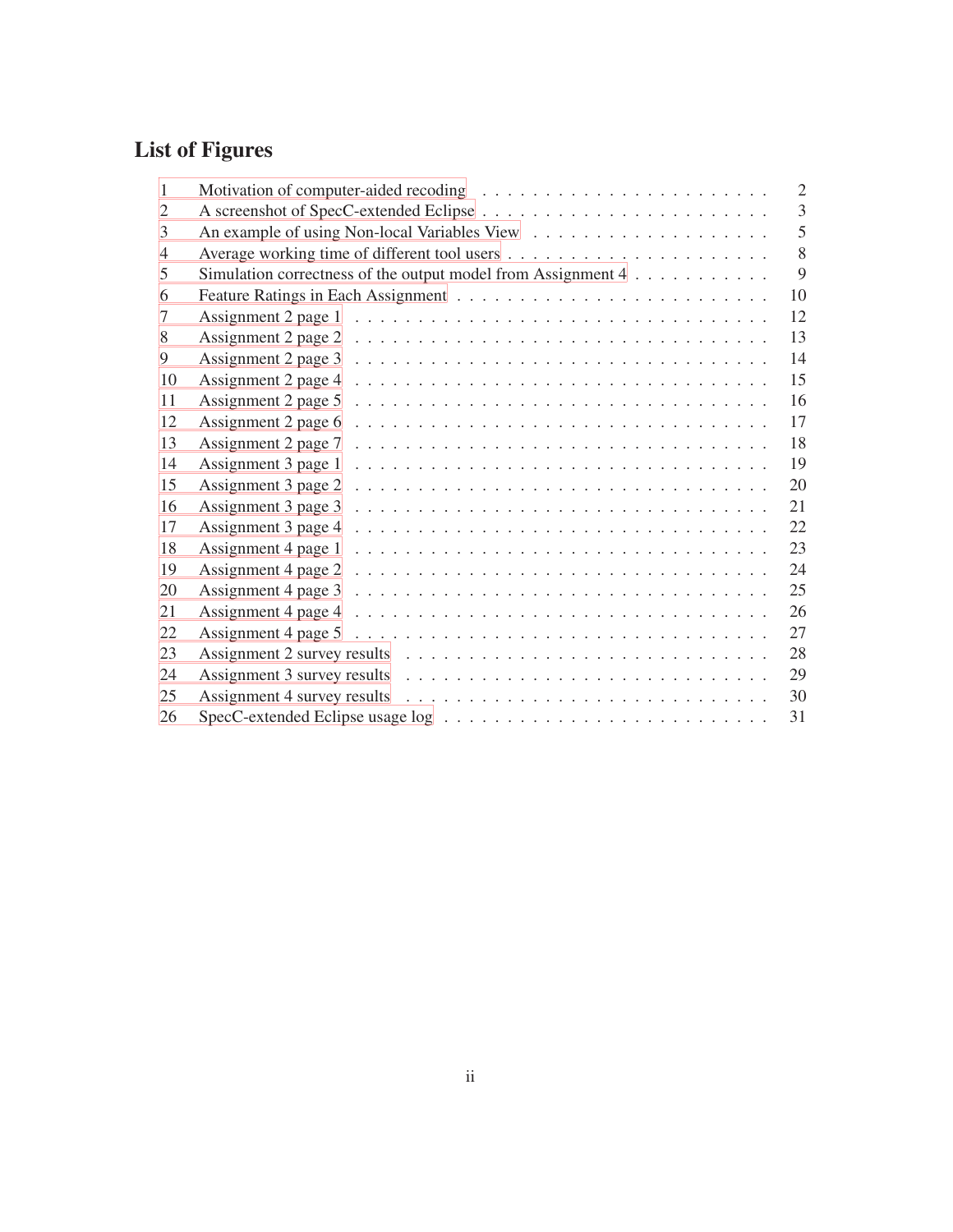# **List of Tables**

|   | Average working time in minutes in three assignments $\dots \dots \dots \dots \dots$           |     |
|---|------------------------------------------------------------------------------------------------|-----|
|   | Students who have correct simulation outputs on their Assignment 4 model                       | - 8 |
| 4 | The number of students giving each rating (5-very useful, 4-useful, 3-somewhat                 |     |
|   | useful, 2-not useful, 1-did not use) on Eclipse features $\dots \dots \dots \dots \dots \dots$ |     |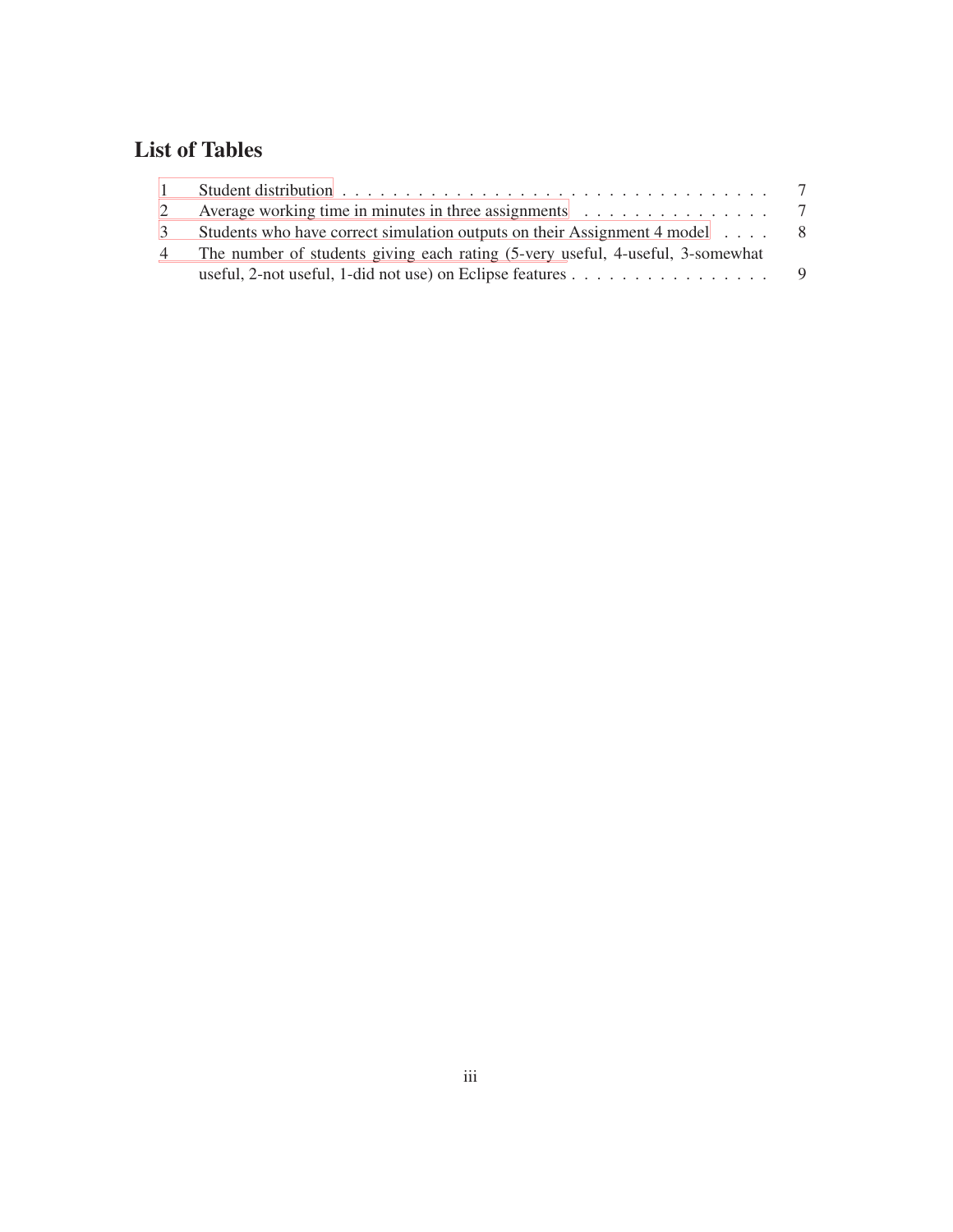# **An Extended Eclipse Platform for Recoding System-Level Models**

### **Xu Han and Rainer Dömer**

Center for Embedded Computer Systems University of California, Irvine Irvine, CA 92697-3425, USA

> {hanx, doemer}@uci.edu <http://www.cecs.uci.edu>

### **Abstract**

*System-level design methodology is developed to manage the increasing design complexity of embedded systems. With proper tools supporting system-level design, engineers can perform early design space exploration and automatic refinements on a high-level specification model of the embedded system. However, creating the initial specification model is a time-consuming process. This report presents an extended eclipse platform to support the process of recoding reference code into a system-level specification model. Experiments of a class of graduate students using the tool show that the extended eclipse platform not only increases the productivity but also reduces errors in system-level modeling and recoding.*

# <span id="page-5-0"></span>**1 Introduction**

System-level design methodology has been developed to improve the productivity and shorten the time to market of designing complex embedded system. With proper methodology and tools, the designer can perform early design space exploration, high-level synthesis and software refinements. However, the methodology requires an initial system-level model of the target application to start with. The initial model, called a specification model, is usually described in System Level Design Languages (e.g. SystemC and SpecC). The model is required to contain explicit structure, communication, and parallelism. Such models are rarely written from scratch. Most often, they are manually *recoded* from existing applications in languages such as unstructured and sequential C.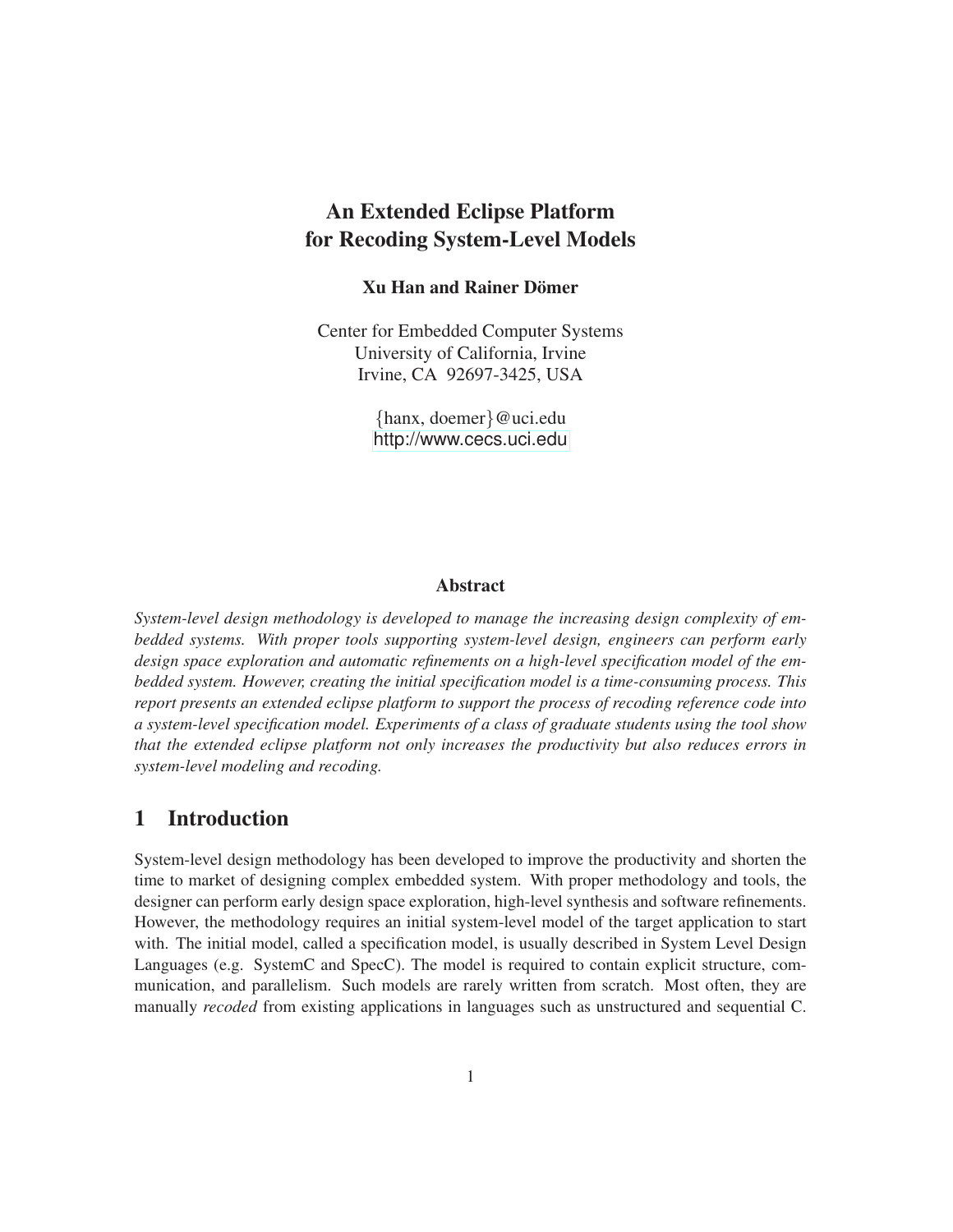The manual creation and coding of ESL models is very time-consuming. Little has been done to automate this process.

For example [\[2\]](#page-15-1), a top-down refinement-based automatic design flow [\[6\]](#page-15-2), shown in Figure [1,](#page-5-0) is used to design a MP3 audio decoder.



Figure 1: Motivation of computer-aided recoding

In this flow, the design models are shown in ellipses, and the refinement tasks in between models are shown as rectangles. The design process starts with an abstract parallel specification model that is then refined to create models at lower abstraction levels, including an architecture model, communication model and finally an actual implementation model. Each of the refinement steps in the design flow is automated to the extent that model generation is fully automatic, and the designer has to only make the design decisions, such as component allocation, mapping, and scheduling. Due to automatic refinement, the final implementation of the MP3 decoder was derived in less than one week. However, recoding C code into the initial specification model took 12-14 weeks which is more than 90% of the overall design time [\[1\]](#page-15-3). Obviously, manual recoding involving creating structural hierarchy, explicit communication and even removing pointers, are very time-consuming.

In this report, we address the recoding bottleneck by a recoding methodology [\[4\]](#page-15-4). We have developed a recoding platform based on Eclipse, integrating various recoding and analysis features. Our experiments show that using the recoding platform increases the productivity significantly and reduces errors in modeling.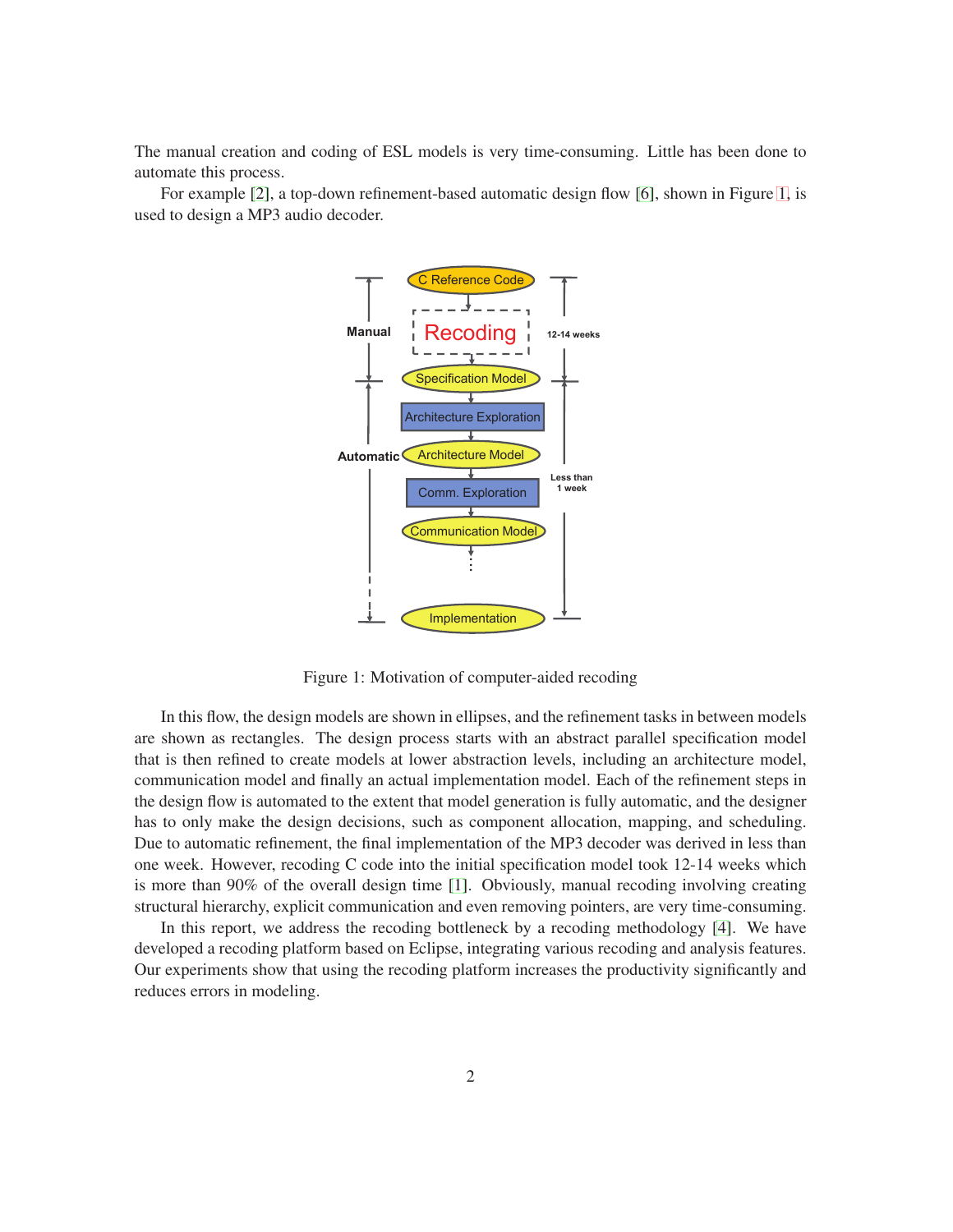## <span id="page-7-0"></span>**2 Eclipse Recoding Platform**

Eclipse [\[5\]](#page-15-5) is a platform which can extend its functionality via plug-ins. Based on existing Eclipse plug-in package of C/C++ Development Tools (CDT), we developed extensions of recoding features including *syntax highlighting*, *automatic compiling*, *outline view*, *hierarchy view*, *non-local variables view*, for SpecC System Level Design Language.



Figure 2: A screenshot of SpecC-extended Eclipse

### <span id="page-7-1"></span>**2.1 Syntax highlighting**

Syntax highlighting is implemented to increase the readability of SpecC models. As shown in the middle editor area in Figure [2,](#page-7-0) SpecC keywords 'behavior' and 'par' are colored.

The implementation of syntax highlighting requires scanners to scan the program text each time it is modified and highlight the text in a specific way. For example, when the user types in the C keyword 'i' 'n' 't', the scanner need to scanner the text at each keystroke and highlight 'int' in the end. Also, different area of the program text may need different highlighting scheme. For example, the word 'int' in the comment area may not be highlighted in the same way as regular program text.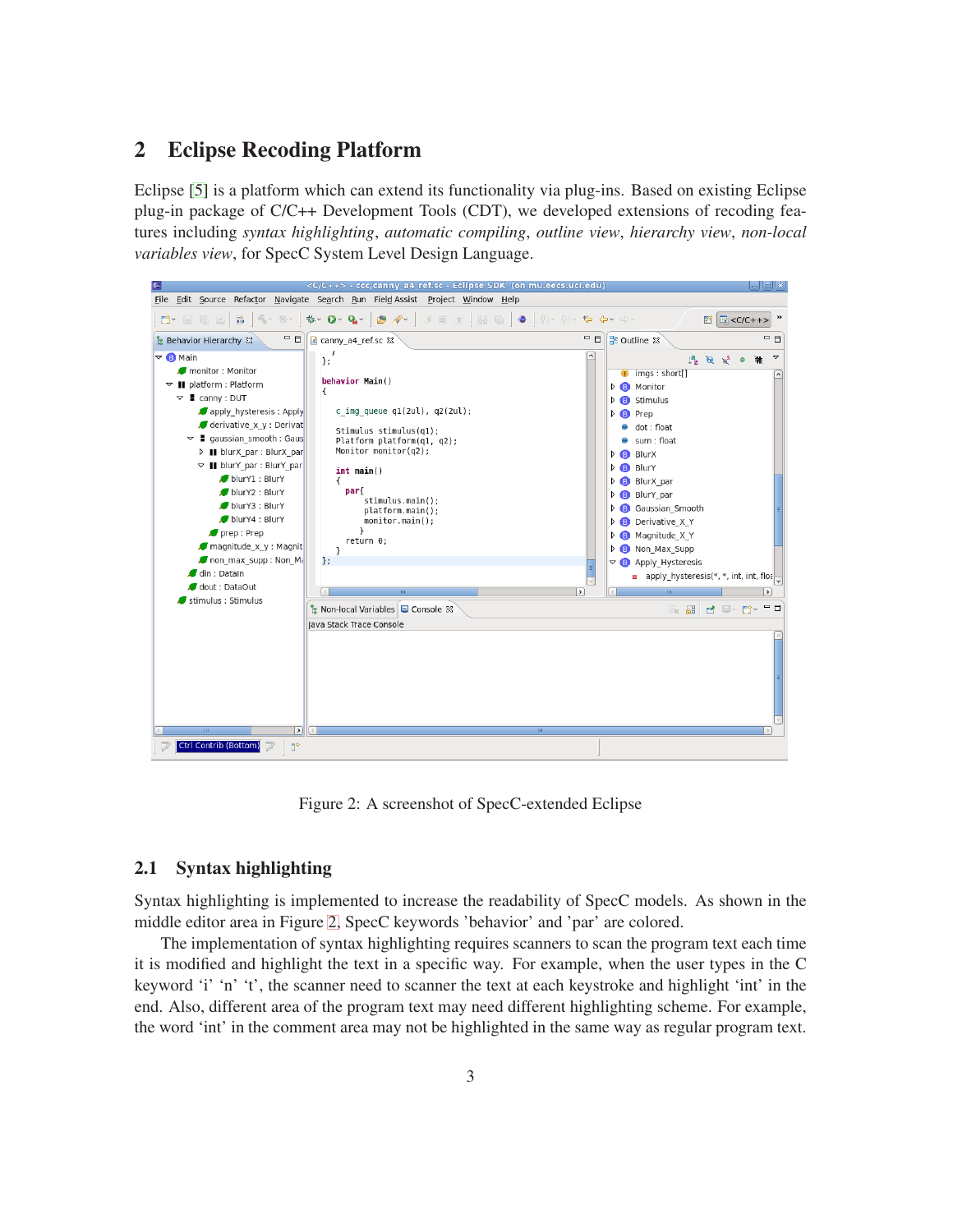The key components developed for the syntax highlighting feature include:

- **Partition Scanner** scans the text to create different partitions according to the syntax. Particularly for SpecC, we created partitions for behavior, channel and interface definitions by scanning and recognizing the keyword of starting and ending the syntax.
- **SpecC Behavior Scanner** is used to scan the partitions for behaviors, channels and interfaces. The scanner colors SpecC keywords and assigns different background color for behaviors, channels and interfaces.
- **Source Viewer Configuration** connects different partitions to the corresponding scanner. Besides SpecC Behavior scanner, we also assigned scanners for strings, comments and preprocessor directives.
- **Text Change Listener** calls the scanners whenever the program text is changed by the user.

### <span id="page-8-0"></span>**2.2 Automatic compiling**

Automatic compiling assists the user by performing quick syntax check for the model. When the SpecC source file is saved, the code is automatically compiled, and any error messages are displayed in case of unsuccessful compiling.

Since SpecC compiler is in C++ and Eclipse in Java, we need to call SpecC compiler via Java Native Interface (JNI). We created JNI for SpecC Intermediate Representation (SIR) functions using the tool SWIG [\[7\]](#page-15-6).

### <span id="page-8-1"></span>**2.3 Outline and behavior hierarchy view**

Outline view provides a list of the structural elements in SpecC code, including functions, variables and behaviors. Hierarchy view only lists the instantiated behavior hierarchy. With these two views, the user can quickly navigate the code (jump to items) by clicking the listed items in view windows. The views are implemented with 3 essential components:

- **Input** is source object to be visualized in views. Here the input is the SIR of the SpecC model.
- **Content Provider** sorts out the objects for each list item from the input. For outline view, content provider reads the SIR and outputs the functions, variables and behaviors in it. For behavior hierarchy view, content provider outputs the behaviors and its children behaviors.
- **Label Provider** takes the objects supplied by the Content Provider and prints out the labels for each object type.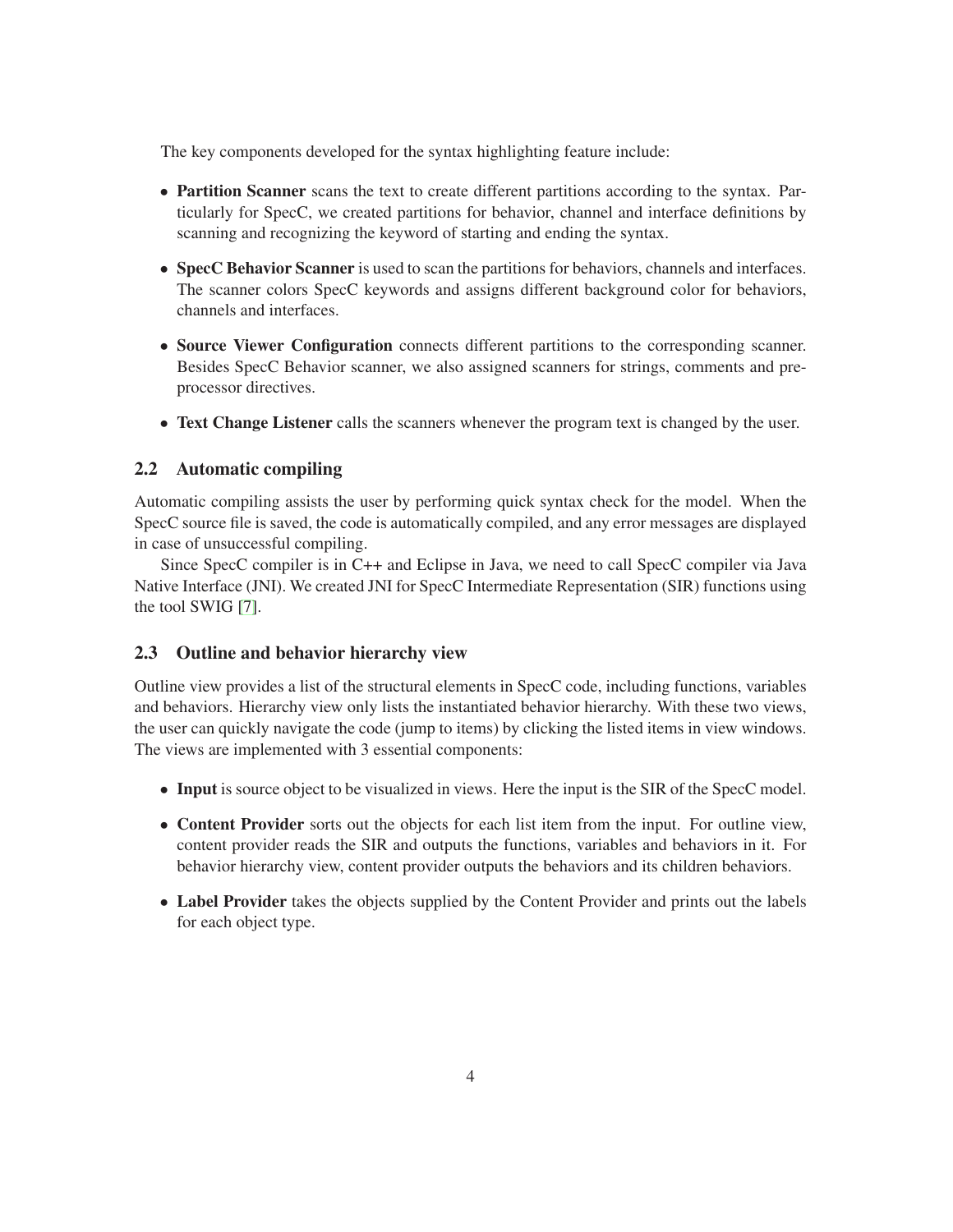### <span id="page-9-0"></span>**2.4 Non-local variables view**

Creating parallelism is a particularly important but difficult task in recoding. Manual parallelization is an error-prone and iterative process where one common problem is to resolve variable dependencies. The *non-local variables view* helps the user to monitor variable dependency in each function or behavior and checks potential race conditions among parallel tasks.

Similar as other views, *non-local variables view* is also implemented with content provider and label provider and it can also quickly navigate to the variable in question when the user clicks on it. To perform the dependency analysis, we have developed static analysis functions which build up variable access lists for each function and behavior at compile time and store them in the SIR [\[8\]](#page-15-7).

<span id="page-9-2"></span>

<span id="page-9-1"></span>Figure 3: An example of using Non-local Variables View

One typical use case of the Eclipse recoding platform is that the user develops the model in the text editor and the model is compiled in the background to synchronize the SIR and variable access lists, both displayed in views. The designer can select one behavior instance or function in the behavior hierarchy view and the dependent variables of the selected object are displayed in the *non-local variables view* based on the instance path from the hierarchy. The designer needs recode those reported dependent variables by relocating them or creating ports and channels for them. The designer can also view potential conflicting accesses by selecting multiple items (as in Figure [3\(a\)\)](#page-9-2) in the behavior hierarchy to ensure correct parallelism. The variables in conflict are highlighted in red color in the *non-local variables view* (as in Figure [3\(b\)\)](#page-9-1).

Tutorials on using above features for system level modeling can be found in Appendix [A.1,](#page-16-1) [A.2](#page-23-0) and [A.3.](#page-27-0)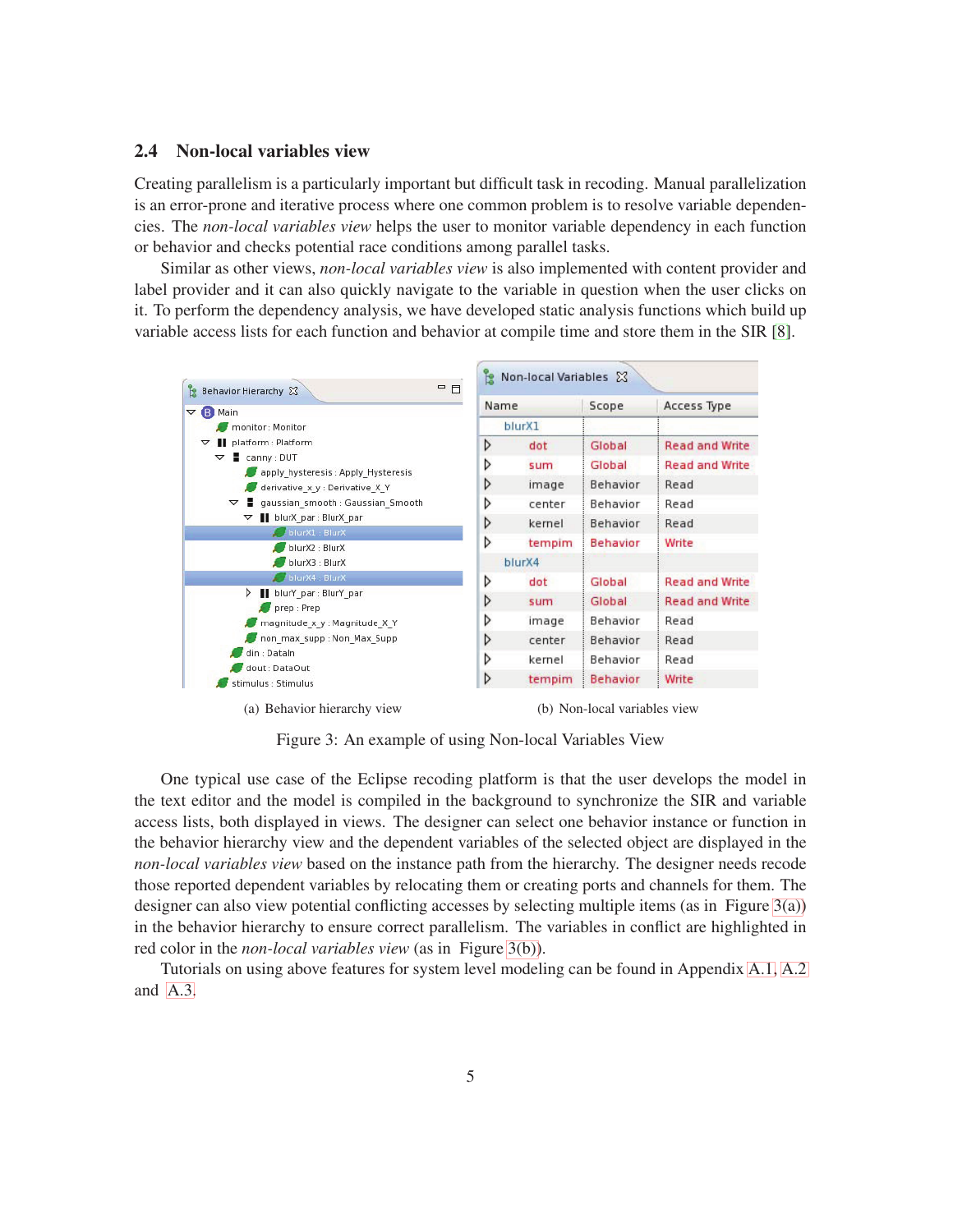## <span id="page-10-1"></span><span id="page-10-0"></span>**3 Experimental Results**

## **3.1 Experiment setup**

To evaluate the effectiveness of our Eclipse-based recoding platform, we assigned a design example of Canny Edge Detector [\[9\]](#page-15-8) to a class (EECS222A, 2012 [\[3\]](#page-15-9)) of 68 graduate students.

With 3 class assignments (Assignment 2, 3 and 4 from EECS222A), the students recoded the canny edge detector from C code to parallel SpecC model.

The students in the class were instructed in embedded system design methods and trained in SpecC SLDL modeling in Assignment 1. Then in Assignment 2, 3 and 4 they are asked to practice system-level modeling with an example application - Canny Edge Detector [\[9\]](#page-15-8). Specifically,

- **Assignment 2** (Appendix [A.1\)](#page-16-1) asked the students to convert the reference code of Canny to an initial SpecC model. SpecC-extended Eclipse features of syntax highlighting and automatic compiling are introduced in the instructions.
- **Assignment 3** (Appendix [A.2\)](#page-23-0) asked the students to create basic structure and communication for the model. In this assignment, outline and behavior hierarchy view are introduced to students.
- **Assignment 4** (Appendix [A.3\)](#page-27-0) asked the students to parallelize one of the components to improve the model. In this assignment, non-local variable view is introduced to the students.

Each assignment is given one week to complete. After the students finished, the course instructor graded their submissions by verifying the parallel simulation results against a golden model.

We offered the SpecC-extended Eclipse only as an *optional* tool to them and the students were free to use any of their preferred editors. Meanwhile, we conducted an anonymous survey asking them to report the tool they had used and their time needed to complete the assignment. If they reported having used Spec-extended Eclipse, we further asked for ratings on a scale of 1('did not use') to 5 ('very useful') for the tool features they have used in each assignment. The detailed survey results are included in Appendix [A.4,](#page-32-0) [A.5](#page-33-0) and [A.6.](#page-34-0)

### <span id="page-10-2"></span>**3.2 Student distribution**

Though 68 students completed the class, not all of them participated in the survey. For those in the survey, we classify them into 3 categories: non-Eclipse users - those who reported having used tools other than Eclipse, Eclipse users - those who reported having used SpecC-extended Eclipse, and hybrid users - those who reported having used both Eclipse and other tools for one assignment. A small number of students did not report their working time or reported unrealistic time (too short or too long) in the survey. We have to exclude their survey responses from the results. The survey results in Table [1](#page-10-2) suggest that about 50% (Eclipse plus hybrid users) of the students have used SpecC-extended Eclipse to complete the assignments.

Students listed some reasons for not using Eclipse in the survey. Among students who used other editors (including vi, emacs, notepad and UltraEdit), 39% of the students said that their network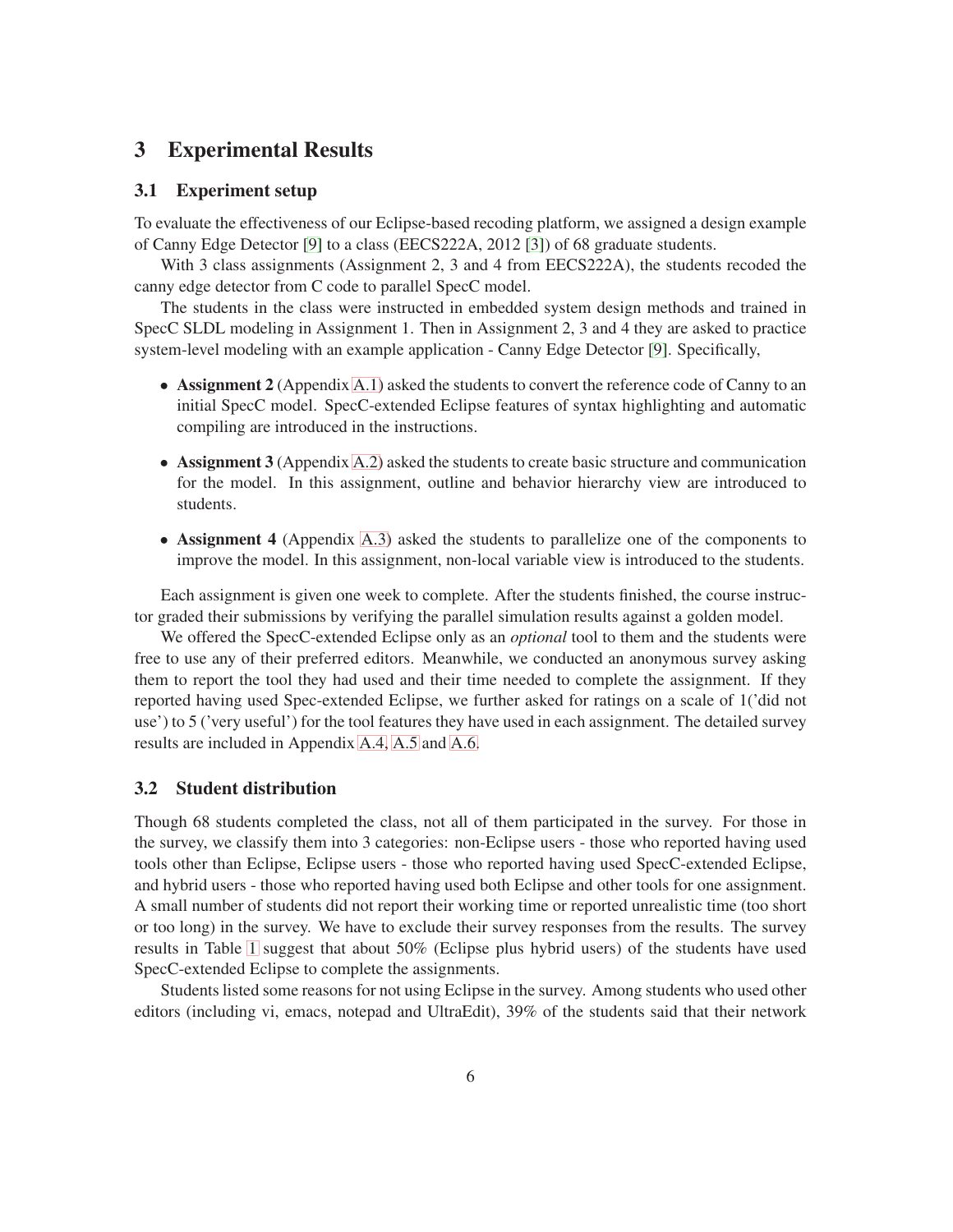|              |  | non-Eclipse Eclipse hybrid   no valid survey response |
|--------------|--|-------------------------------------------------------|
| Assignment 2 |  |                                                       |
| Assignment 3 |  | 43                                                    |
| Assignment 4 |  |                                                       |

Table 1: Student distribution

connection is too slow or unstable (the tool was only accessible remotely via internet), 9% stated that they do not like to use IDE or GUI, and others did not state any reason.

Details of the participants in each survey can be found in Appendix [A.4,](#page-32-0) [A.5](#page-33-0) and [A.6.](#page-34-0)

### <span id="page-11-0"></span>**3.3 Average working time**

Table [2](#page-11-0) lists the average working time for different types of users in three assignments. In Assignment 2, students using Eclipse only spent about 20% more time than users with other tools and hybrid users on average (Table [4\(a\)\)](#page-12-2). However, in Assignment 3 and 4, Eclipse users always spent significantly less time than non-Eclipse users (Table  $4(b)$ , Table  $4(c)$ ). Specifically in Assignment 4, when we have most of the students in survey, student using SpecC-extended Eclipse spent 22% less time than non-Eclipse users on average. The result suggests, after the students are familiar with the SpecC-extended Eclipse, the tool increased the productivity significantly.

|    | non-Eclipse | Eclipse | hybrid |
|----|-------------|---------|--------|
| A2 | 152.00      | 185.00  | 152.80 |
| A3 | 272.30      | 170.90  | 256.70 |
| A4 | 281.30      | 219.39  | 227.40 |

Table 2: Average working time in minutes in three assignments

The complete reported work time for each student can be found in Appendix [A.4,](#page-32-0) [A.5](#page-33-0) and [A.6.](#page-34-0) Independently of the survey, we also kept a log in Eclipse recording the accesses and use time. However, the log data may be less valuable than the survey data because it may not reflect the actual using of the tool on assignments. The students may open the tool for five minutes, give up and switch to other tools, or they may be away from the computer but leaving the tool open. Therefore, we choose to rely on survey data in our experiment. For reference, the complete log data is included in Appendix [A.7.](#page-35-0)

### <span id="page-11-1"></span>**3.4 Model correctness**

The *non-local variables view* aims to help the users to model correct parallelism which is the main task in Assignment 4. After the class instructor verified all students' submissions of Assignment 4 by parallel simulation, we summarized the simulation correctness of the students in Table [3](#page-11-1) and Figure [5.](#page-12-1) The results clearly indicate that students using Eclipse are more likely to produce correct parallel models.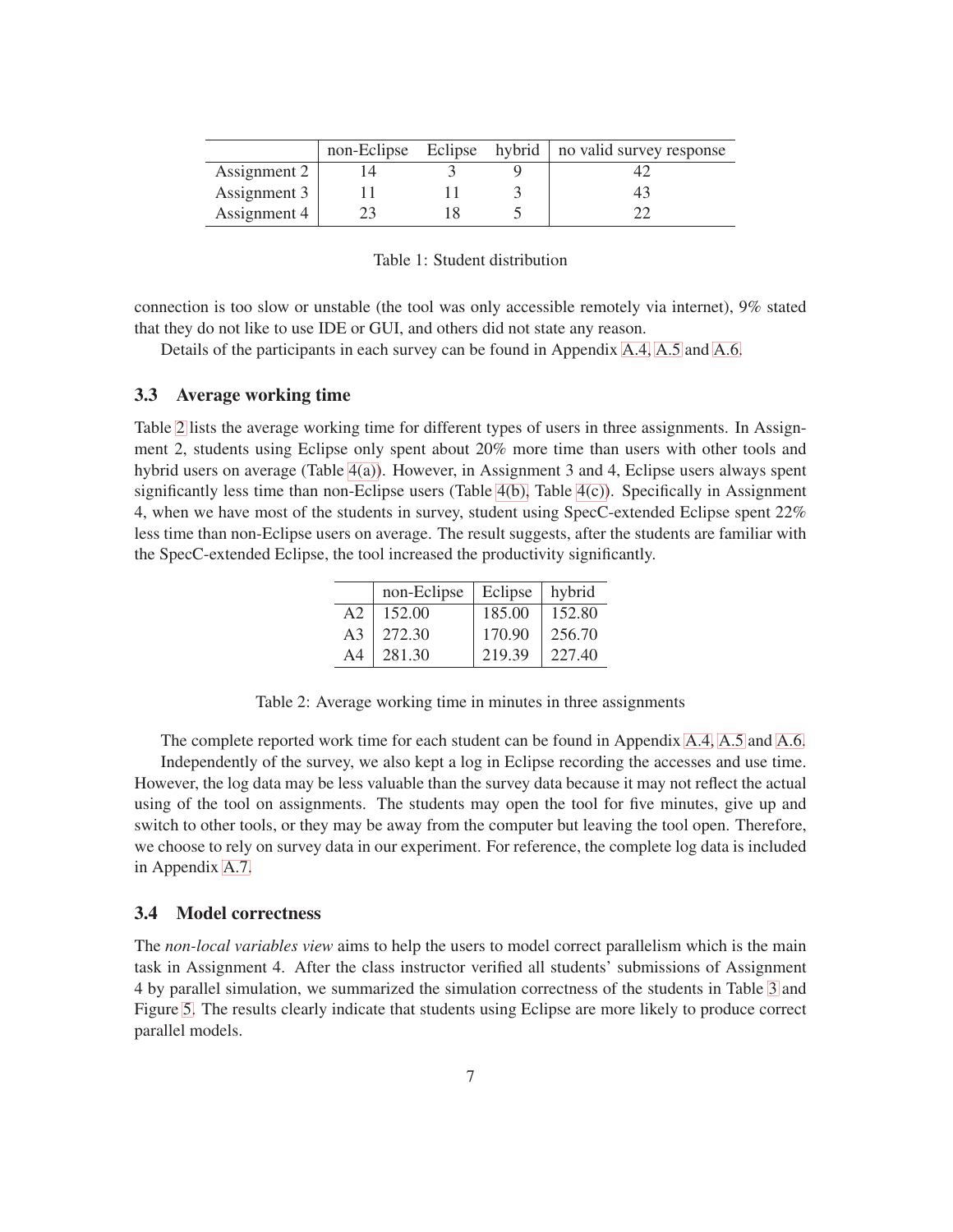<span id="page-12-3"></span><span id="page-12-2"></span>

Figure 4: Average working time of different tool users

<span id="page-12-1"></span>

|                                                                 | non-Eclipse | Eclipse | hybrid |
|-----------------------------------------------------------------|-------------|---------|--------|
| Correct Simulation   14/23 (60.87%)   18/18 (100%)   5/5 (100%) |             |         |        |

Table 3: Students who have correct simulation outputs on their Assignment 4 model

The simulation results for each students is included in Appendix [A.6.](#page-34-0)

### <span id="page-12-0"></span>**3.5 Feature ratings**

The students have provided ratings on a scale of 1('did not use') to 5 ('very useful') for each tool feature. The results are summarized in Table [4.](#page-12-0) If we examine the percentage of good ratings from those who used the features, Figure [6](#page-14-0) show that more than 90% of the students considered all the features are useful (3 and better). The results also indicate a growing satisfaction with the 3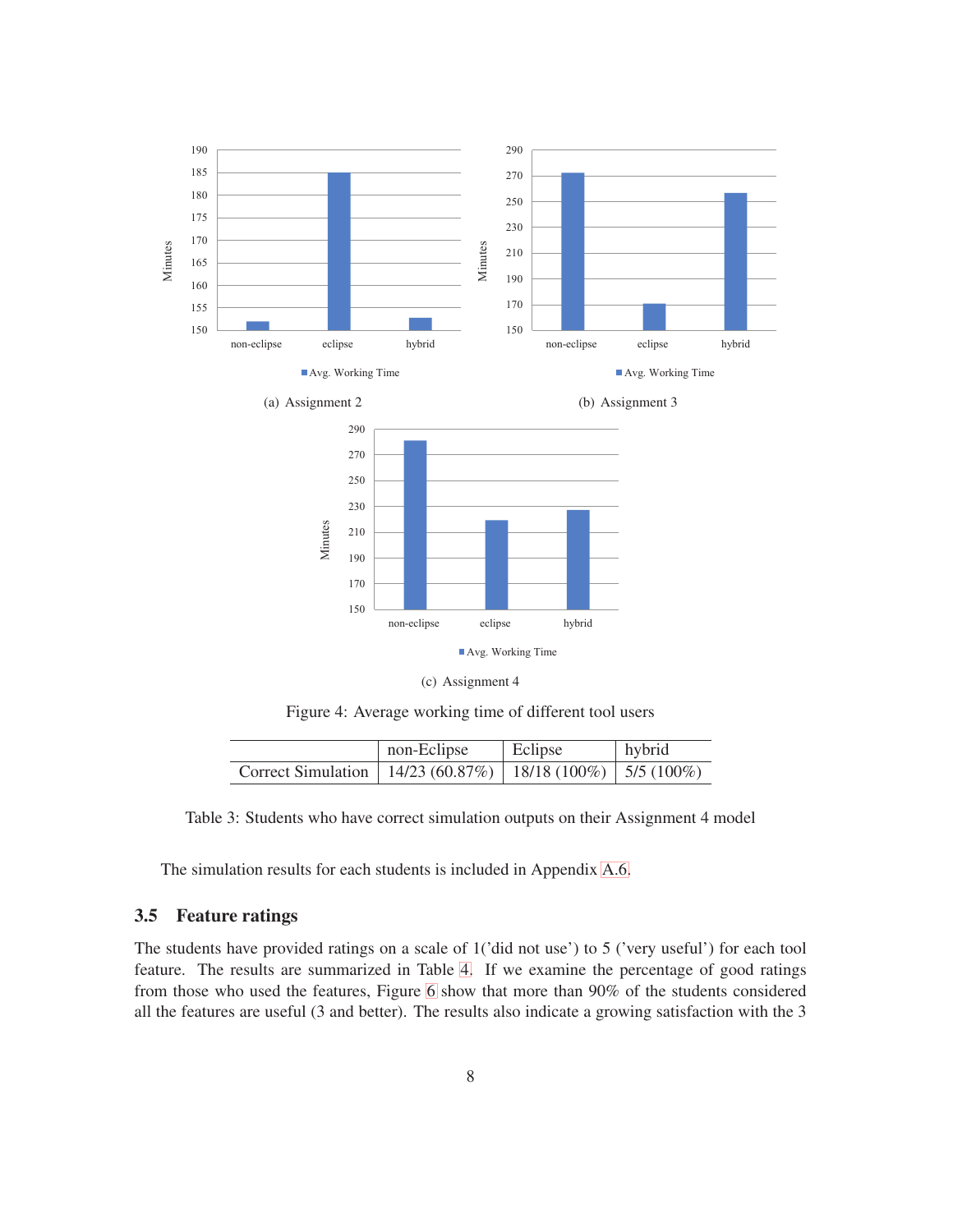

Figure 5: Simulation correctness of the output model from Assignment 4

| Feature                      | Assignment#    |                |    |  |  |
|------------------------------|----------------|----------------|----|--|--|
| Syntax Highlighting          | A2             |                |    |  |  |
|                              | A3             |                |    |  |  |
|                              | A4             | 10             |    |  |  |
| <b>Automatic Compiling</b>   | A <sub>2</sub> |                |    |  |  |
|                              | A3             |                |    |  |  |
|                              | A4             |                | 13 |  |  |
| Outline & Behavior Hierarchy | A <sub>3</sub> |                |    |  |  |
|                              | A4             | $\overline{2}$ |    |  |  |
| Non-local Variables          | A4             |                |    |  |  |

Table 4: The number of students giving each rating (5-very useful, 4-useful, 3-somewhat useful, 2-not useful, 1-did not use) on Eclipse features

assignments.

## <span id="page-13-0"></span>**4 Conclusion**

This report follows the recoding methodology [\[4\]](#page-15-4) and presents an integrated development environment based on Eclipse for the purpose of system level modeling and recoding in SpecC SLDL. The SpecC-extended Eclipse integrates functions from SpecC compiler, supports features of syntax highlighting, outline and hierarchy display, automatic compiling and variable dependency check displayed in *non-local variables view*.

As an experiment, the tool is provided to a class of graduate students to complete 3 assignments on recoding an application of canny edge detector. The survey and simulation results of their output models show that the students using the SpecC-extended Eclipse spent less time to complete the assignments and delivered output models with fewer errors than those who use other program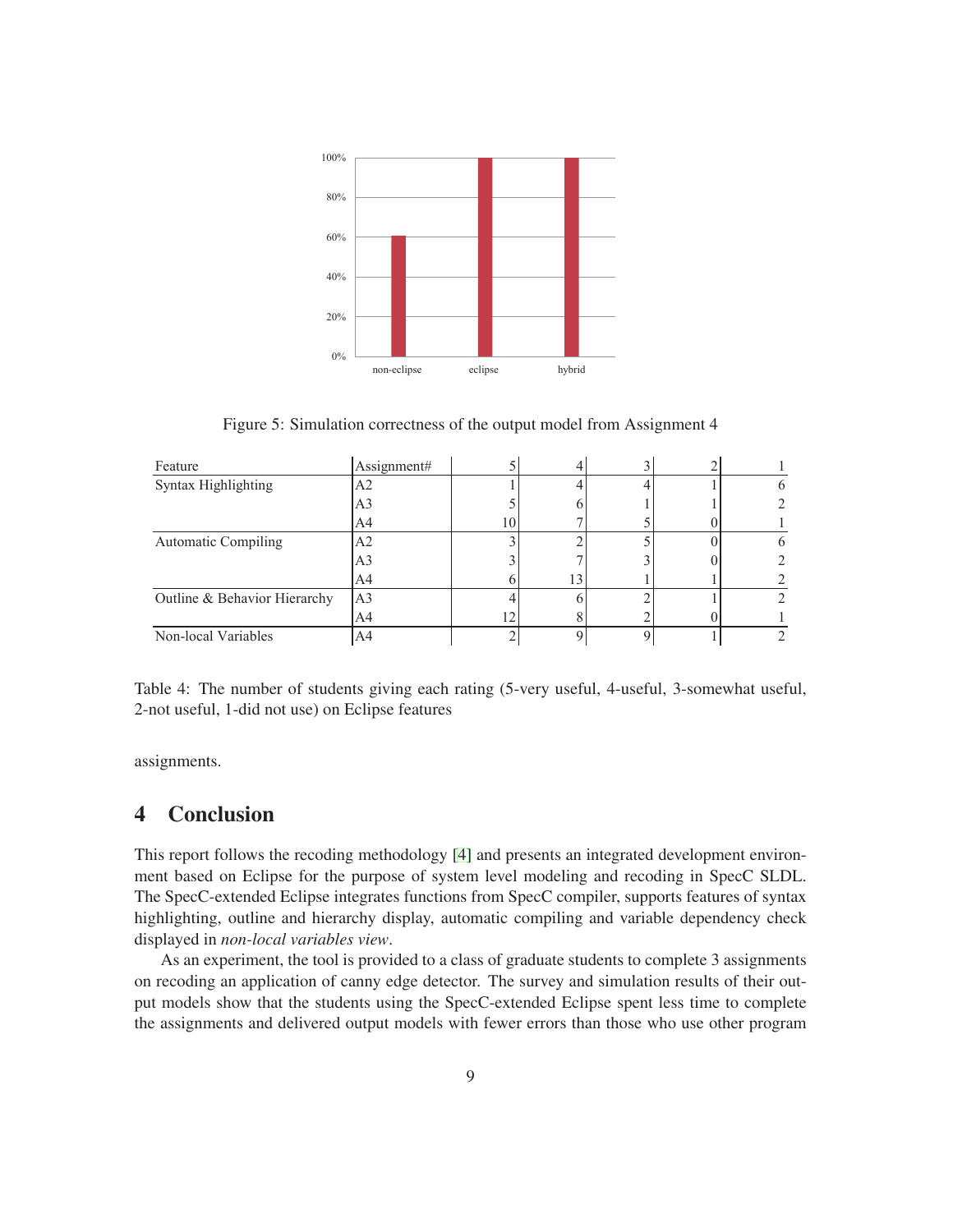

(a) Syntax Highlighting Rating in A2, A3 and A4



(b) Outline and Behavior hierarchy Rating in A3 and A4



(c) Automatic Compiling Rating in A2, A3 and A4

(d) Non-local Variables Rating in A4

<span id="page-14-0"></span>Figure 6: Feature Ratings in Each Assignment

editors.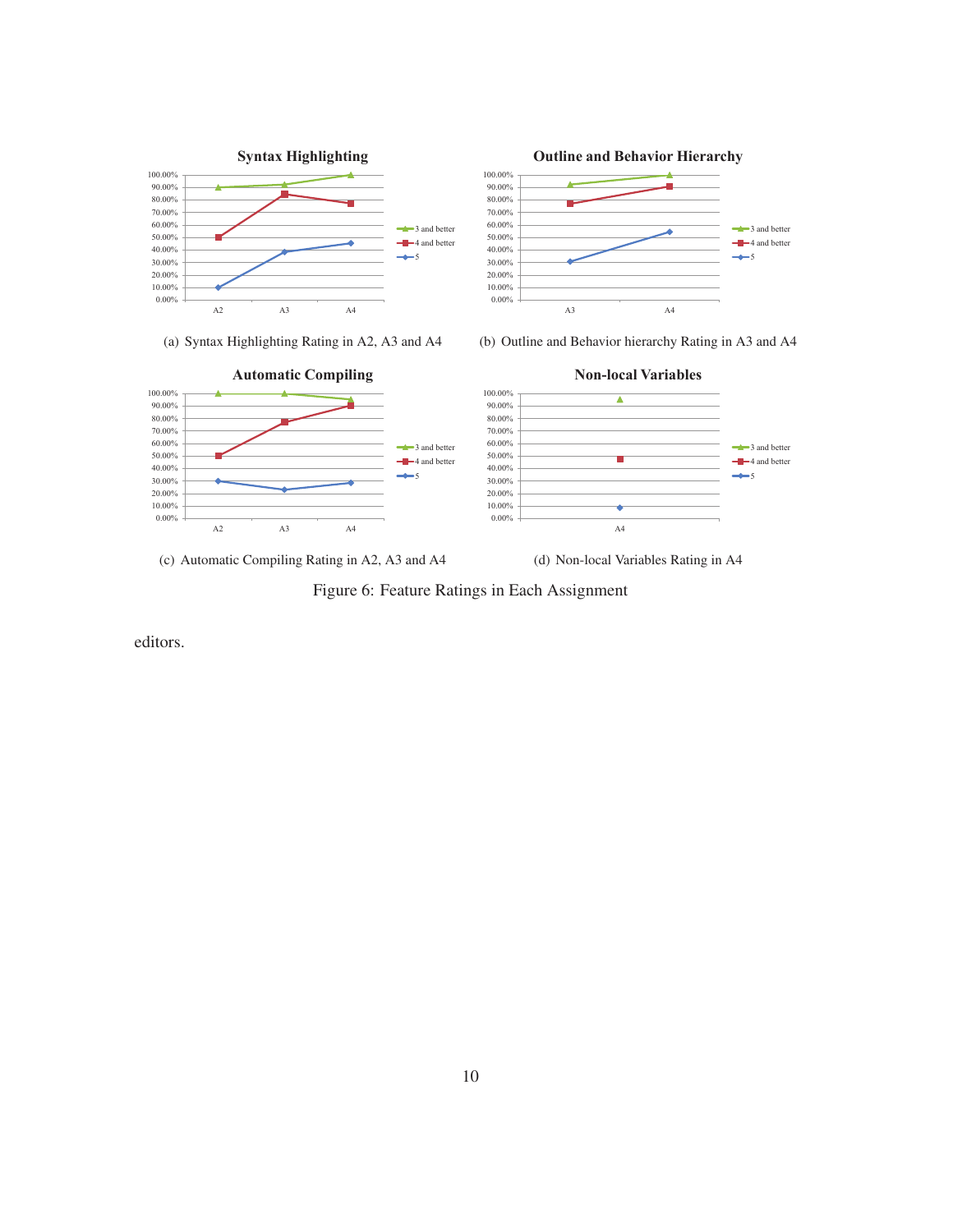# <span id="page-15-3"></span><span id="page-15-0"></span>**References**

- [1] Pramod Chandraiah and Rainer Dömer. Specification and design of an MP3 audio decoder. Technical Report CECS-TR-05-04, Center for Embedded Computer Systems, University of California, Irvine, May 2005.
- <span id="page-15-1"></span>[2] Pramod Chandraiah and Rainer Dömer. An Interactive Model Re-Coder for Efficient SoC Specification. In Achim Rettberg, Mauro C. Zanella, Rainer Dömer, Andreas Gerstlauer, and Franz J. Rammig, editors, *Embedded System Design: Topics, Techniques and Trends*, Boston, MA, 2007. Springer.
- <span id="page-15-9"></span><span id="page-15-4"></span>[3] Rainer Dömer. EECS222A System-on-Chip Description and Modeling. <https://eee.uci.edu/12s/18422/>.
- <span id="page-15-5"></span>[4] Rainer Dömer. Ride: Recoding integrated development environment. Technical Report CECS-TR-13-02, Center for Embedded Computer Systems, University of California, Irvine, 2013.
- <span id="page-15-2"></span>[5] Eclipse. http://www.eclipse.org/.
- <span id="page-15-6"></span>[6] Andreas Gerstlauer, Rainer Domer, Junyu Peng, and Daniel D. Gajski. ¨ *System Design: A Practical Guide with SpecC*. Kluwer, 2001.
- <span id="page-15-7"></span>[7] Simplified wrapper and interface generator. http://www.swig.org/.
- [8] Ines Viskic and Rainer Dömer. A Flexible, Syntax Independent Representation (SIR) for System Level Design Models. In *Proceedings of the EuroMicro Conference on Digital System Design*, Dubrovnik, Croatia, August 2006.
- <span id="page-15-8"></span>[9] Xu Han, Yasaman Samei and Rainer Dömer. System-level modeling and refinement of a canny edge detector. Technical Report CECS-TR-12-02, Center for Embedded Computer Systems, University of California, Irvine, October 2012.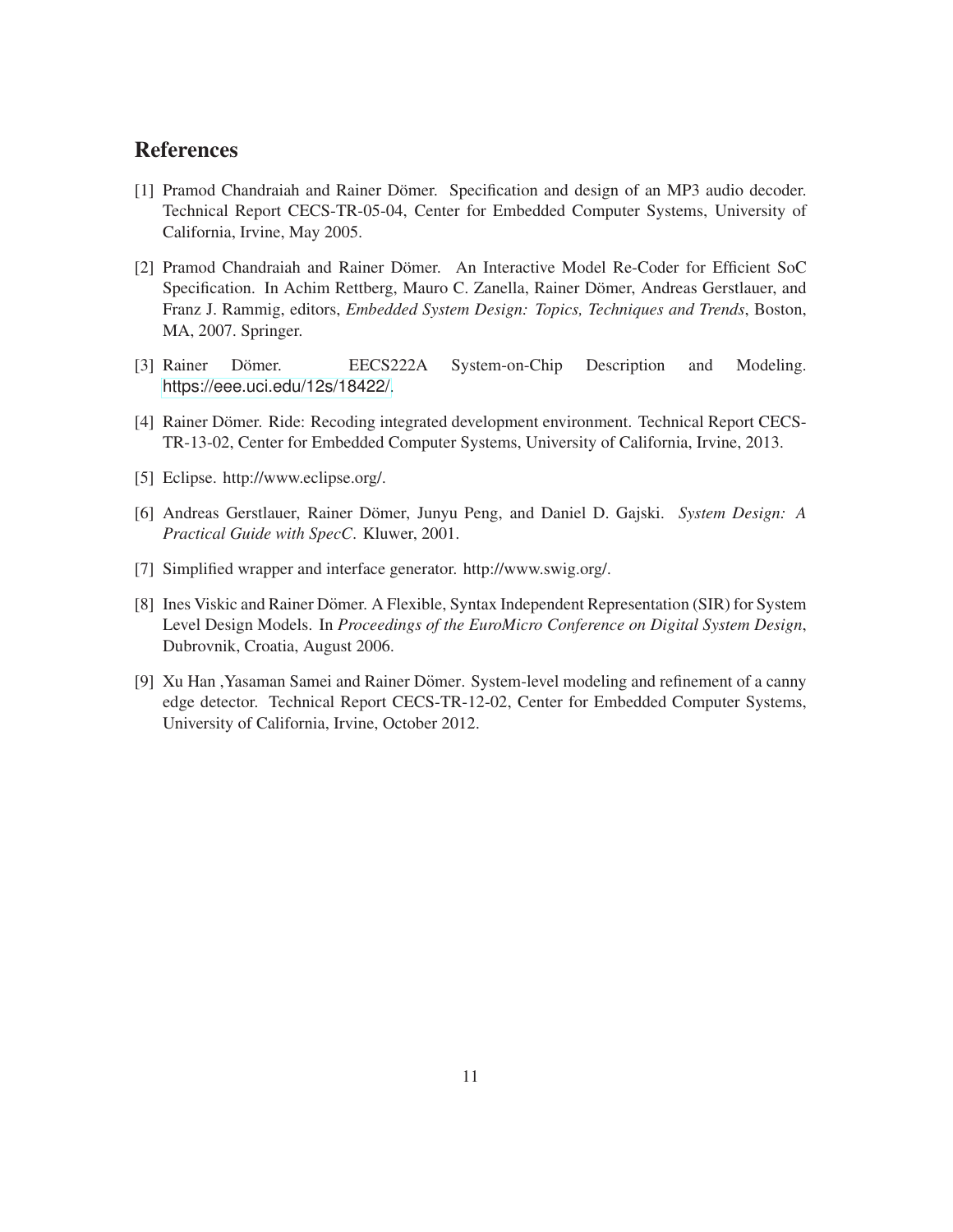# <span id="page-16-0"></span>**A Appendix**

# <span id="page-16-1"></span>**A.1 EECS 222A Assignment 2 instructions**

|                           | EECS 222A<br>System-on-Chip Description and Modeling<br>Spring 2012                                                                                                                                                                                                                                                                                                                                                |
|---------------------------|--------------------------------------------------------------------------------------------------------------------------------------------------------------------------------------------------------------------------------------------------------------------------------------------------------------------------------------------------------------------------------------------------------------------|
|                           | <b>Assignment 2</b>                                                                                                                                                                                                                                                                                                                                                                                                |
| Posted:<br>Due:           | April 20, 2012<br>April 27, 2012 at 12pm (noon)                                                                                                                                                                                                                                                                                                                                                                    |
| Topic:                    | Introduction to Application Example                                                                                                                                                                                                                                                                                                                                                                                |
| 1. Setup:                 |                                                                                                                                                                                                                                                                                                                                                                                                                    |
| Assignment 1.             | We will use the same Linux account and the same remote server as for                                                                                                                                                                                                                                                                                                                                               |
|                           | For this and the following assignments, however, we will also use tools with GU<br>(graphical user interface). For this to work, you will need some X client software,<br>for example Xming for the Windows platform. Please refer to the course web<br>page at https://eee.uci.edu/12s/18422/resources.html for hints on how to install<br>the X server and how to establish the X communication.                 |
| follows:                  | We will also use a new version of the SpecC tools for this assignment (in fact, the<br>most recent alpha version). To use this version, setup your Linux environment as                                                                                                                                                                                                                                            |
|                           | source /opt/sce/bin/setup.csh                                                                                                                                                                                                                                                                                                                                                                                      |
|                           | Finally, we will use the same turnin command for the submission of<br>deliverables as in the previous assignment. So, please create a new directory<br>named hw2 (next to your hw1 directory) and work in there:                                                                                                                                                                                                   |
| mkdir hw/hw2<br>cd hw/hw2 |                                                                                                                                                                                                                                                                                                                                                                                                                    |
| 2. Application Example    |                                                                                                                                                                                                                                                                                                                                                                                                                    |
|                           | For the System-on-Chip modeling project in this course, we will use an image<br>processing application, namely a Canny Edge Detector algorithm. The project<br>goal is to design a model of this application and describe it in the SpecC system-<br>level description language so that the created design model can be used for<br>implementation as a System-on-Chip (SoC) suitable for use in a digital camera. |
|                           | The Canny Edge Detector algorithm takes an input image, e.g. a digital photo,<br>and calculates an output image that shows only the edges of the objects in the                                                                                                                                                                                                                                                    |
|                           | 1                                                                                                                                                                                                                                                                                                                                                                                                                  |

Figure 7: Assignment 2 page 1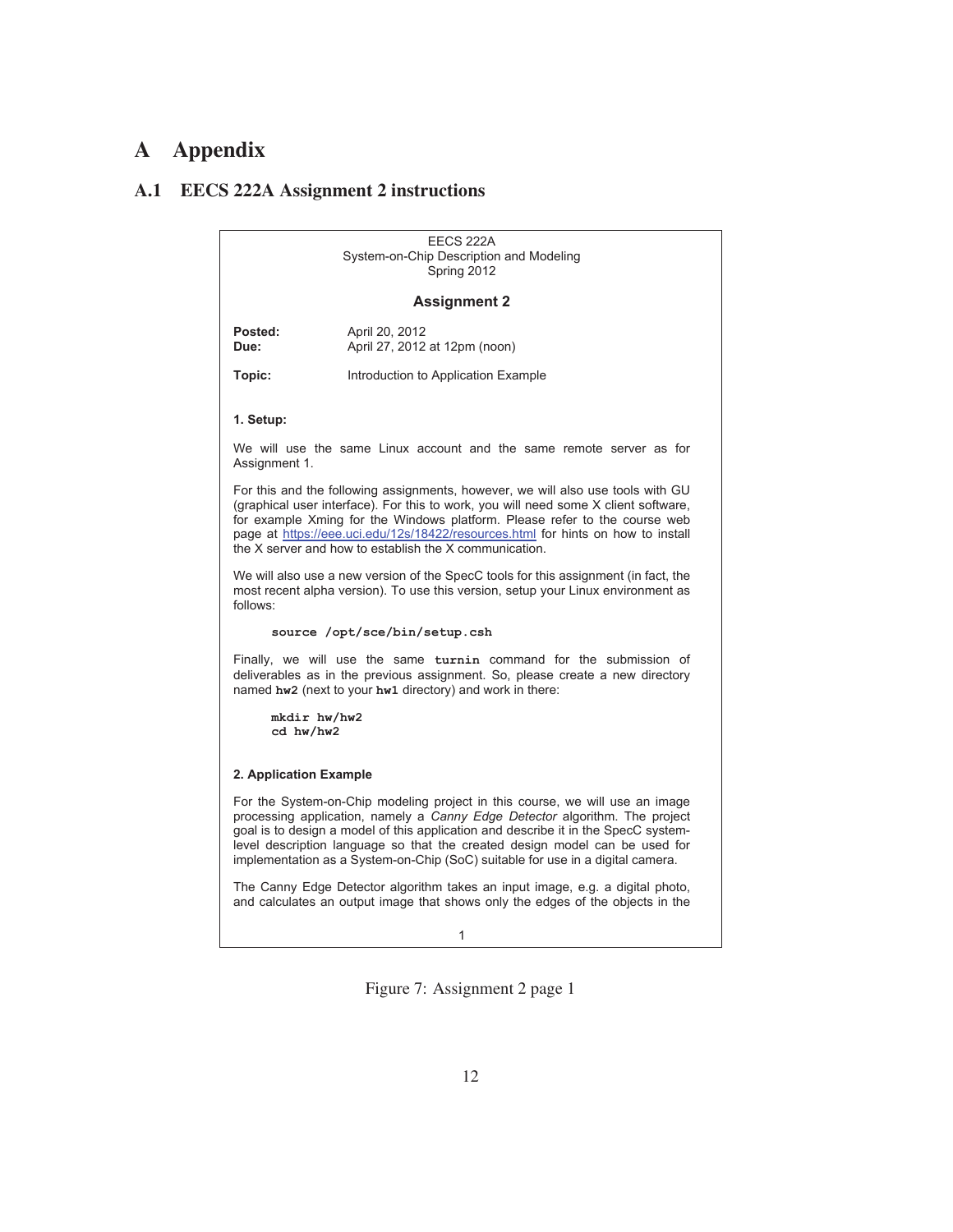photo, as illustrated in the figure below. We will assume that this image processing is to be performed in real-time in a digital camera by a SoC that we design and develop.



Please refer to the following sources for more information on the application:

http://en.wikipedia.org/wiki/Canny\_edge\_detector

http://marathon.csee.usf.edu/edge/edge\_detection.html

### **3. Tools**

In the following sections, we'll provide some hints on helpful Linux tools you can use for this and the following assignments.

## **3.1 Image Tools:**

There are many command-line tools available in Linux that allow you to manipulate images. Most start with **pnm**, **pbm**, or **pgm**, depending on the file format they process. To enumerate them, you can type their prefix into your shell followed by a **TAB**. Documentation is available via corresponding **man** pages.

In addition, graphical tools are available as well (if you have an X server running). These may be more convenient for occasional use.

To view images, you can use **eog** which supports most image types (including our pgm format).

To manipulate images (e.g. if you want to use your own photos as test case for our application), you can use **gimp**, a very powerful image editor.

Figure 8: Assignment 2 page 2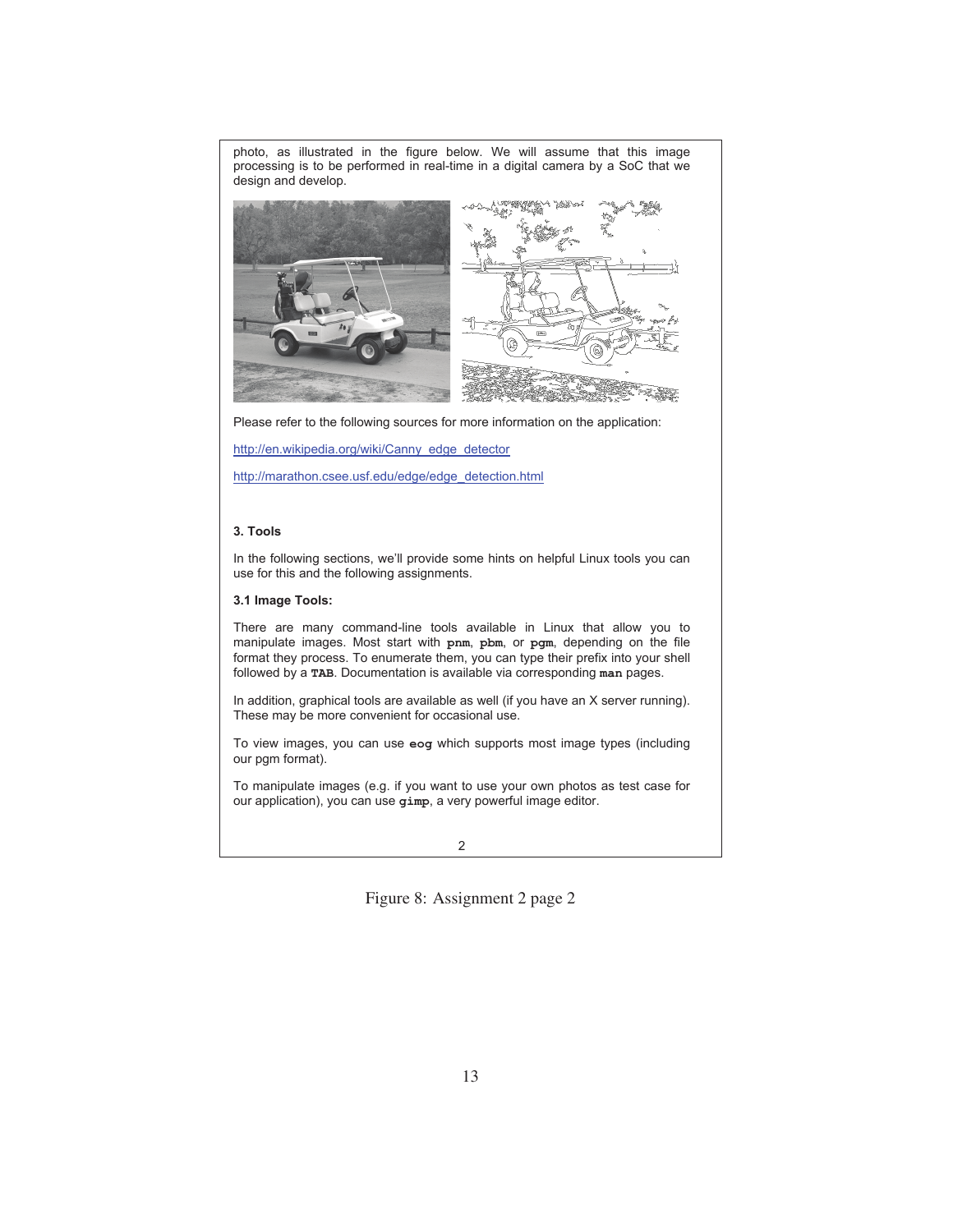#### **3.2 Source Code Editor:**

To convert the C reference code into an executable SpecC model, you may use any text editor of your choice and use the SpecC compiler via the command line interface as in Assignment 1. However, we offer as an alternative an extended version of *Eclipse*, an open source IDE, which includes specific support for SpecC projects.

Currently, supported features include:

(a) SpecC syntax highlighting: SpecC keywords are colored in the editor to increase readability of the code.

(b) Automatic compiling on save: When the SpecC source file is saved (e.g. by pressing Ctrl-S), the code is automatically compiled, and any error messages are displayed in case of unsuccessful compiling.

If you choose to use Eclipse, please follow the following steps:

1. Setup environment: **source /opt/sce/bin/setup.csh** (same as above)

2. Start Eclipse: **eclipse**

The tool takes some time to start up and asks you for your workspace path.

3. Create a new C++ project:

Select on menu: **File -> New -> (expand)C/C++ -> C++ Project**, and click **Next**. In the next window, types in a project name, and for project type choose **Makefile Project -> Empty Project**, and then click **Finish**.

Now a project folder with your selected name appears in the project view.

4. Create .sc file(s):

You can either copy an existing file into your project folder or right-click on the project folder, select **New -> File** and start with an empty file. Note that the file name should end with a **.sc** extension for our case. At this point, you can then edit your SpecC code in Eclipse.

Some more notes on our extended Eclipse:

A. The tool is still under development! While not every feature is complete (and crashes are possible), we are confident that the current version can increase your productivity.

Figure 9: Assignment 2 page 3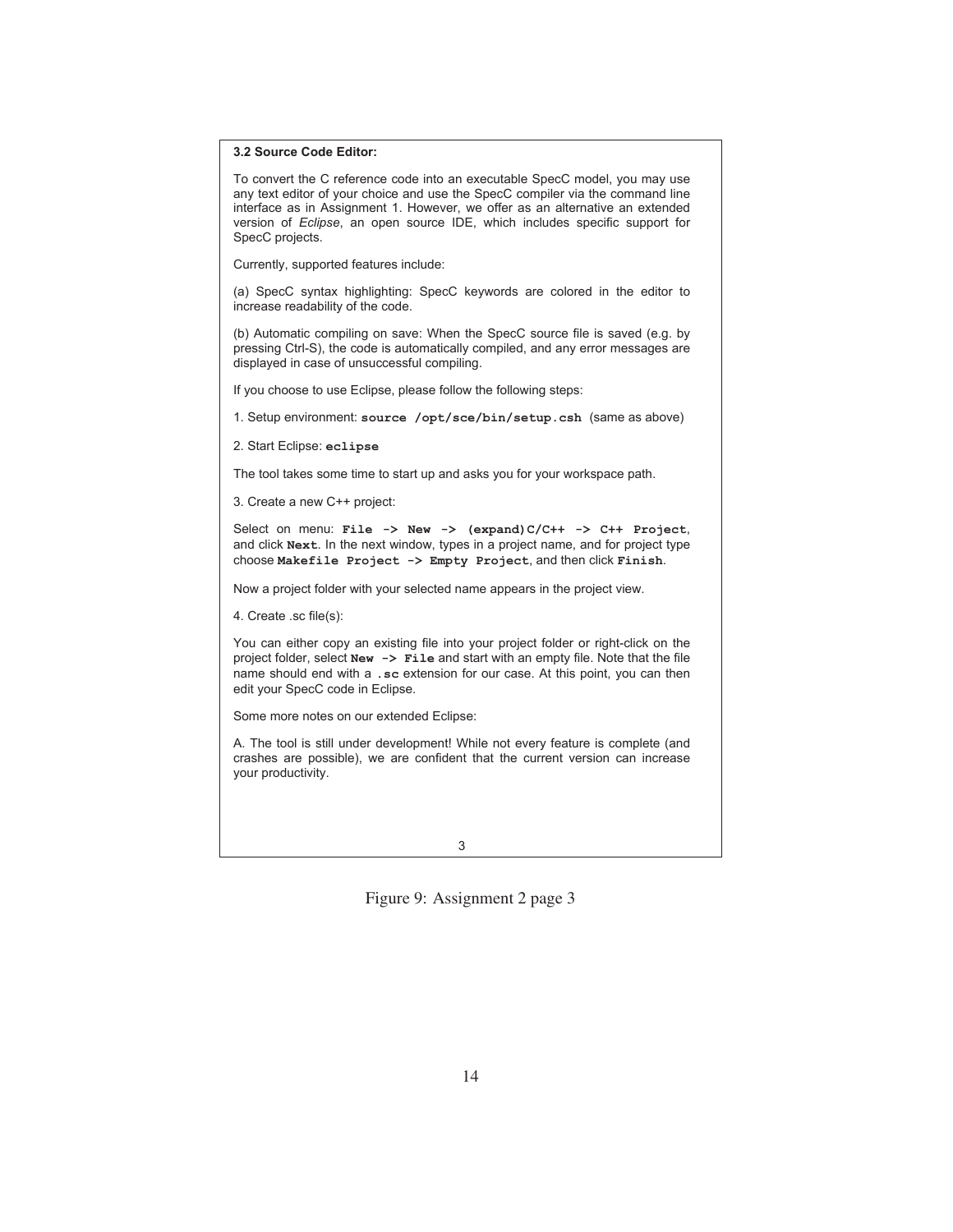B. We appreciate your feedback! If you spot a bug, please consider posting a problem report to the message board or email it directly to **hanx@uci.edu**, so that we can reproduce and attempt to fix it.

C. If you occasionally encounter a start-up problem, try: **eclipse -clean**

D. Since our extension is based on the original C++ editor, it may give you false warnings of unrecognized SpecC syntax (shown as question marks). To turn this off, select on the menu: **Window -> Preferences ->(expand)C/C++ -> (expand)Editor -> Hovers**, and uncheck **Enable editor problem annotation**.

#### **4. Instructions**

The purpose of this assignment is for you to become familiar with the Canny application source code and prepare it for use with the SpecC tool suite.

**Step 1:** Download the application source code

You can download the Canny application source code from the web site at ftp://figment.csee.usf.edu/pub/Edge\_Comparison/source\_code/canny.src .

Alternatively, you can copy the same source file and a suitable input image from our course account:

```
cd hw/hw2 
cp ~eecs222/EECS222A_S12/canny.src . 
cp ~eecs222/EECS222A_S12/golfcart.pgm .
```
We will use this C reference implementation of the Canny algorithm as the starting point for our design model and the golf cart image as test case.

**Step 2:** Test the given C code

Convert the **canny.src** file into a *single* ANSI-C file **canny.c**. Few adjustments will be necessary, then you can compile and test the application, similar to the following:

```
vi canny.c 
gcc canny.c -lm -o canny 
./canny golfcart.pgm 0.6 0.3 0.8 
eog golfcart.pgm_s_0.60_l_0.30_h_0.80.pgm
```
The generated output image should look similar to the one shown above.

4

Figure 10: Assignment 2 page 4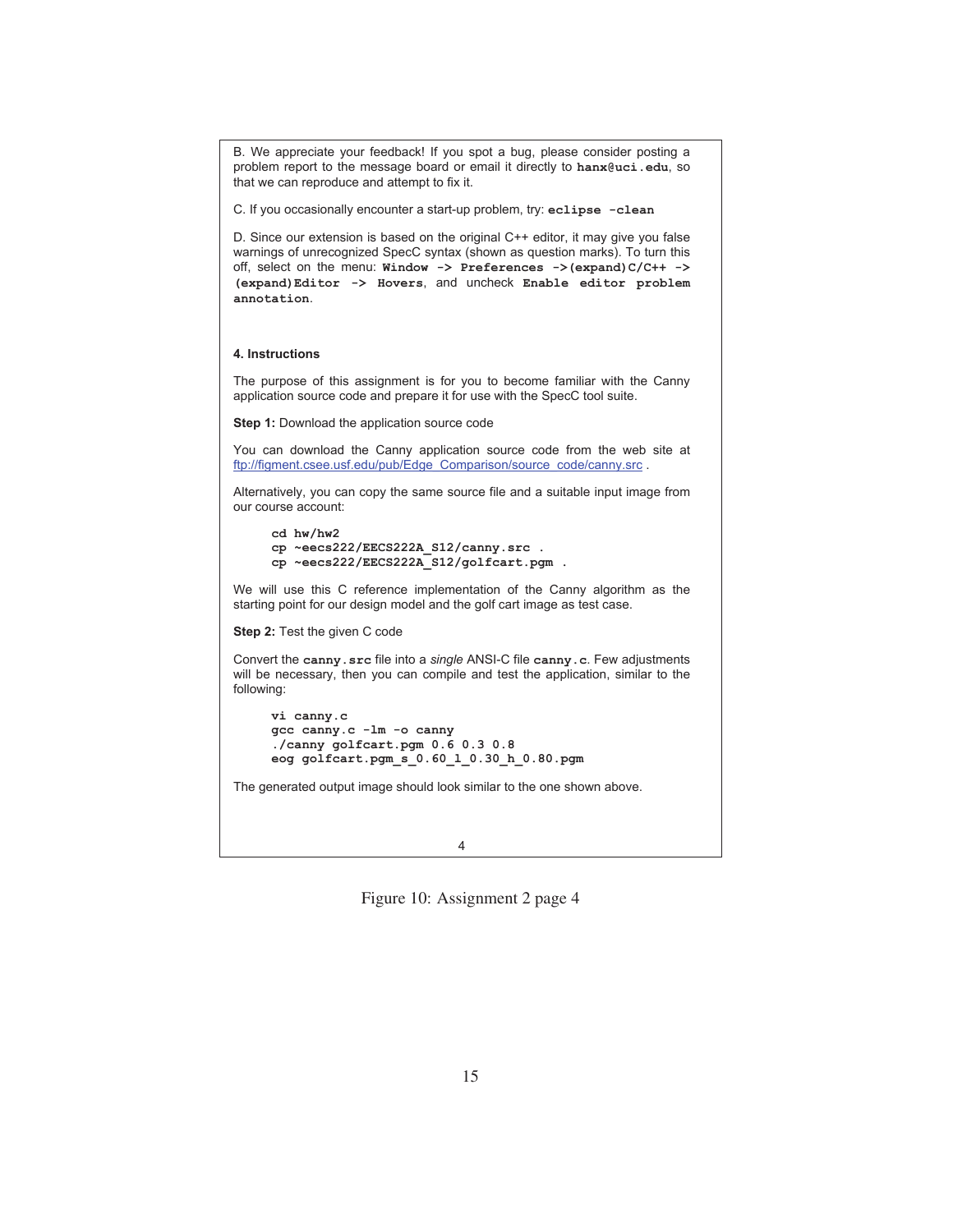**Step 3:** Study the structure of the application

Before we go and write a system-level model of the application, we need to study and understand it well. Examine the source code and its execution! You should be able to answer questions like the following:

What are the main functions of the algorithm? Which functions are used for data input and for data output? Where does the actual computation occur? Which of the functions is the one with the most complexity? Can we expect the application to run in real-time as required by our overall goals? How much memory is needed when the algorithm runs? Are there any obvious candidates for hardware acceleration? What should better be performed in software? …

There is nothing to submit for these questions, but be prepared to discuss these issues in class.

**Step 4:** Create an executable SpecC source file

*Please time yourself for this step. At the end, we would like to know how many minutes this step took for you. Thanks!* 

Copy the **canny.c** file into an initial SpecC file **canny.sc**. Next, for the SpecC compiler to process this file, there are a few additional adjustments necessary (due to limitations of the current **scc** implementation).

-> edit the file **canny.sc** (using eclipse or other editor)

-> compile it (e.g. **scc canny –vv –ww**)

-> watch for any warnings and errors; if so, fix and repeat...

Note that at this time, we will not yet introduce behaviors or channels into the file (execution will still start from the global **main** function). We only want to make the code compliant to the limitations of **scc**.

In particular, **scc** only supports initialization of variables with expressions that are constants at compile time. For example, if you get error #2028 "Expression not constant", then this is likely a case that can be fixed as follows:

**char \*infilename = NULL;** 

should be converted to

```
char *infilename; 
infilename = NULL;
```
or simply

**char \*infilename = 0;** 

5

Figure 11: Assignment 2 page 5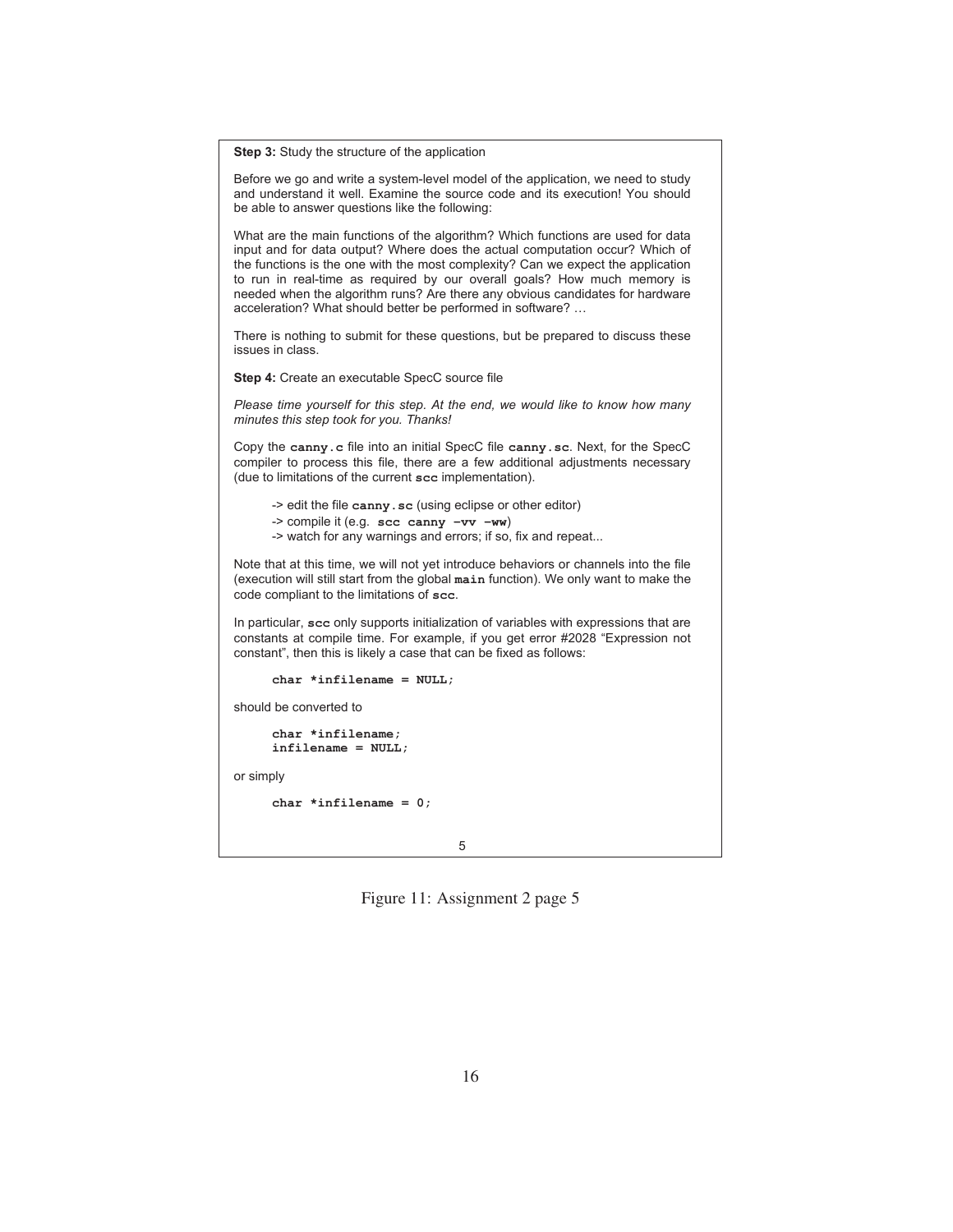You will also notice that **scc** is not as forgiving as **gcc** in terms of type mismatches, and is also more strict in proper declaration of variables and functions before they can be referenced/used. A good rule of thumb is that your code should be as clean as possible to make **scc** happy.

You are done with this step when your code compiles fine without errors or warnings. Please note the time when you are done.

**Step 5:** Fix parameters for synthesis

*Please time yourself for this step. At the end, we would like to know how many minutes this step took for you. Thanks!* 

In order to synthesize our model later into an actual chip, we need to decide on certain parameters, which are flexible in the initial software, to become fixed constants for the SoC implementation. For example, dynamic memory allocation (i.e. **malloc()**and **free()**) is not feasible to be implemented. Instead, we need to use static arrays with fixed size at compile time. Also, command-line parameters, such as the file name, can only be passed to a test bench, not to the actual SoC.

In your **canny.sc**, refine the source code such that the following parameters become hard-coded constants:

**rows = 240 cols = 320 sigma = 0.6 tlow = 0.3 thigh = 0.8** 

For the file name, you can either leave it as a command-line argument (recommended if you want to process other images), or hard-code it as follows:

**infilename = "golfcart.pgm"** 

At the same time, we need to remove all dynamic memory allocation from the algorithm. To simplify this assignment, however, we will ignore all **calloc()** calls, and only remove **malloc()** and the corresponding **free()** calls. You will notice that there are only four **malloc()** calls in the entire code. Three of those are actually never used, so you can simply remove those functions.

The remaining **malloc()** and the corresponding **free()** call should be removed and replaced with the use of a static array.

That's all the needed changes in the code for this assignment (please note the time it took!), but we will continue with the project in the next one where we will introduce a proper hierarchical structure for system synthesis.

6

Figure 12: Assignment 2 page 6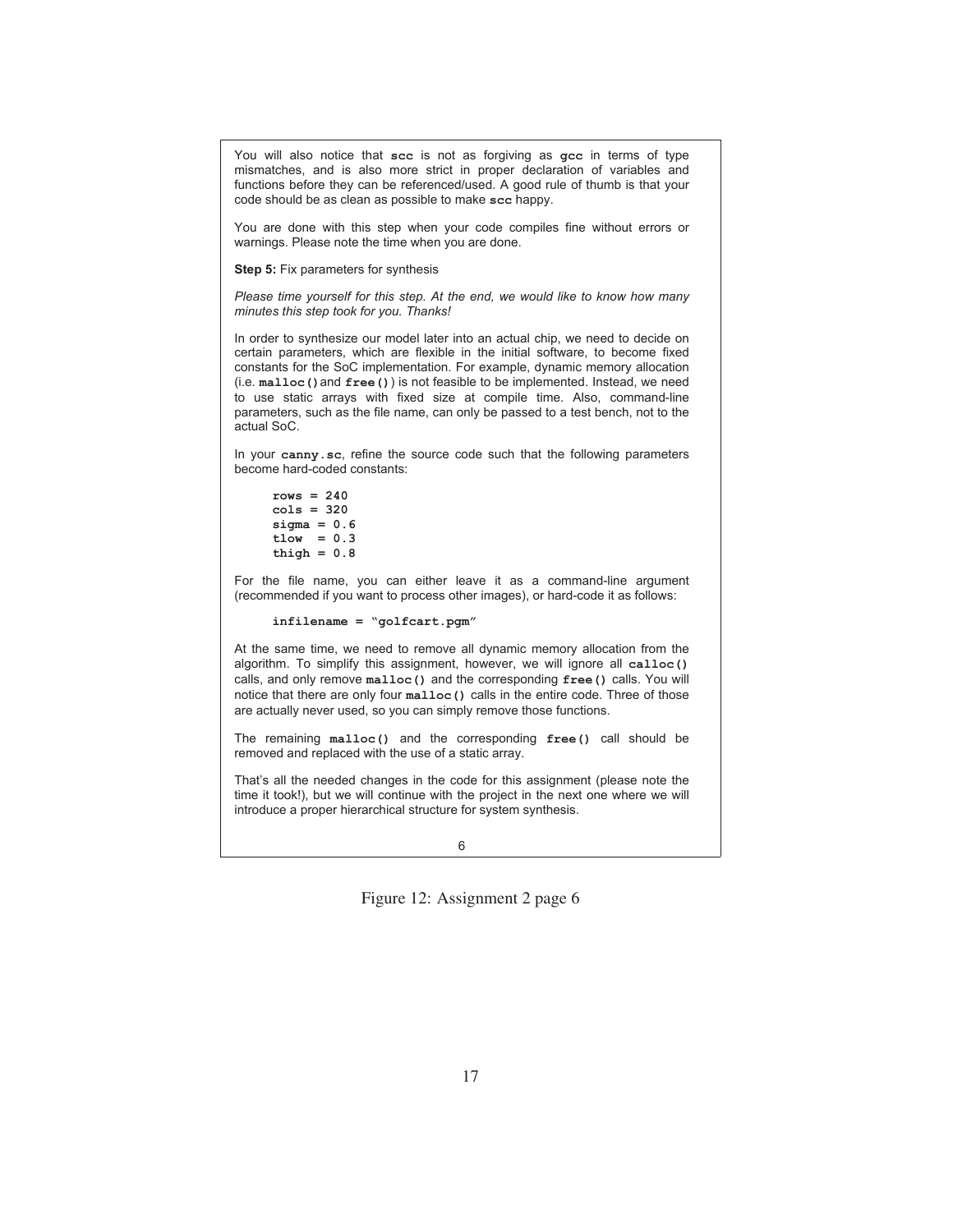#### **3. Submission:**

For this assignment, submit the following deliverables:

**Canny.sc Canny.txt**

The text file should briefly mention whether or not your efforts were successful and what (if any) problems you encountered. Be brief!

To submit the deliverables, change into the parent directory of your **hw2** directory and enter **turnin**. As in the previous assignment, the **turnin** command will locate the files listed above and allow you to submit them.

Remember that you can use the **turnin** tool to submit at any time before the deadline, *but not after!* Since you can submit as many times as you want (newer submissions will overwrite older ones), it is highly recommended to submit early and even incomplete work, in order to avoid missing the deadline.

*Late submissions cannot be considered!*

In addition to these deliverables, we would like to ask you to complete a short survey on your experience with the extended **eclipse**. Please check the course message board for this survey.

-- Rainer Doemer (EH3217, x4-9007, doemer@uci.edu)

7

Figure 13: Assignment 2 page 7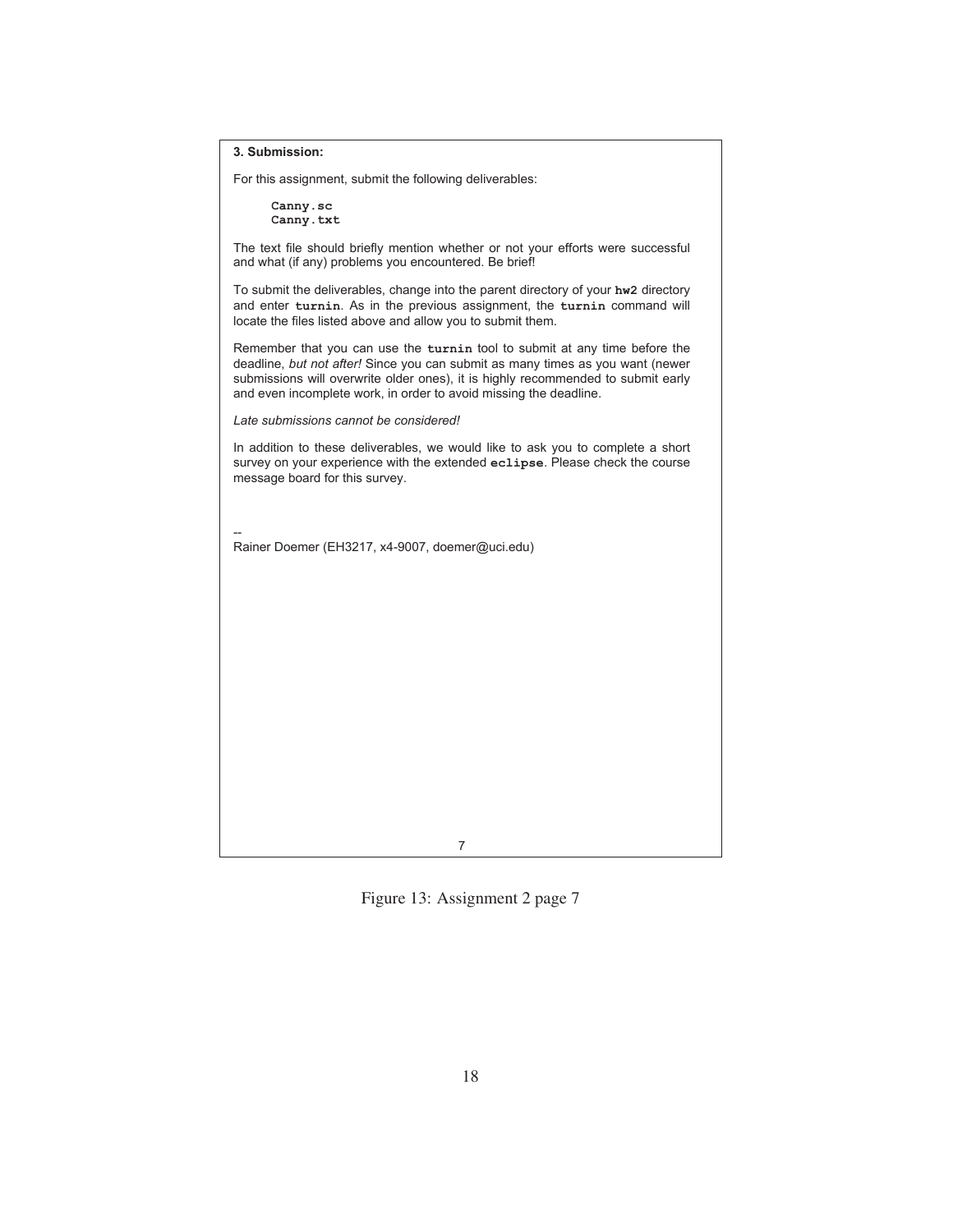### <span id="page-23-0"></span>**A.2 EECS 222A Assignment 3 instructions**

EECS 222A System-on-Chip Description and Modeling Spring 2012 **Assignment 3 Posted:** April 27, 2012<br> **Due:** May 4, 2012 a **Due:** May 4, 2012 at 12pm (noon) **Topic:** Structural Hierarchy for Application Example **1. Setup:**  We will use the same setup as for Assignment 2 and again use the latest SCE version: **source /opt/sce/bin/setup.csh**  In order to use **turnin** to submit your deliverables, create a new directory named **hw3** (next to your **hw2** directory) and work in there: **mkdir hw/hw3 cd hw/hw3 2. Application Example**  We will continue with the project of designing a system-level model for the *Canny Edge Detector* algorithm. This assignment basically starts where Assignment 2 ended. For your reference, we have provided a solution file. **cp ~eecs222/EECS222A\_S12/canny\_a2\_ref.sc .**  For this Assignment 3, we have prepared another file, **canny\_a3\_start.sc**, where some more clean-up has been done and a few other adjustments have been applied. So, use the following as starting point for this assignment: **cp ~eecs222/EECS222A\_S12/canny\_a3\_start.sc canny.sc cp ~eecs222/EECS222A\_S12/Makefile . cp ~eecs222/EECS222A\_S12/golfcart.pgm . cp ~eecs222/EECS222A\_S12/ ref\_golfcart.pgm \_s\_0.60\_l\_0.30\_h\_0.80.pgm .**  Note the **Makefile** and the reference image. With these, you can compile, run, and test your code quickly (type **make** in your shell or simply use Eclipse).

1

Figure 14: Assignment 3 page 1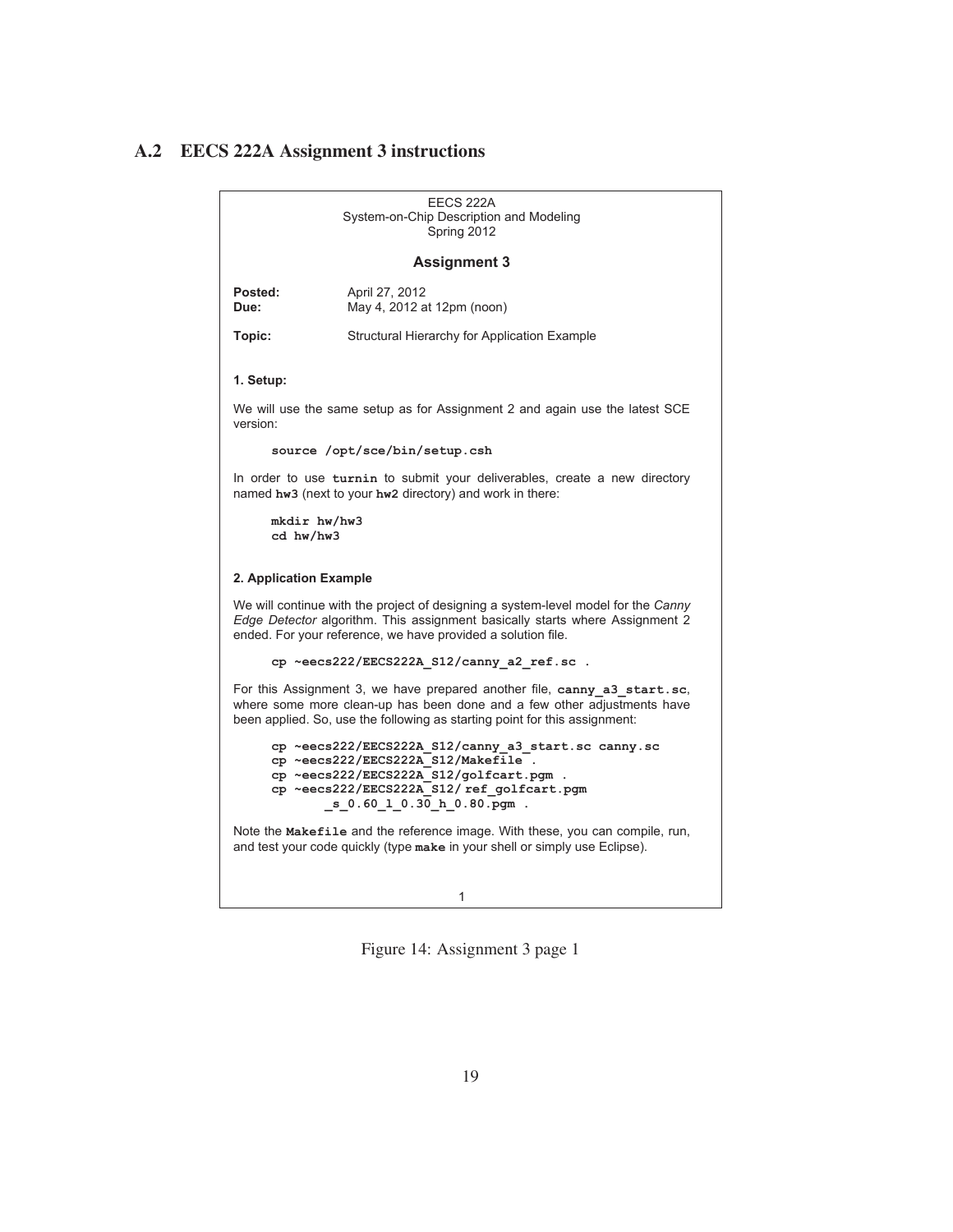#### **3. Tools**

Please refer to the previous assignment regarding helpful Linux tools for this project. Again, you may use any text editor of your choice and use the SpecC compiler via the command line interface. Alternatively, we offer our extended version of *Eclipse*, an open source IDE, which includes specific support for SpecC projects.

### **3.1 Eclipse Update:**

In addition to *(a) SpecC syntax highlighting* and *(b) Automatic compiling on save*, supported features now include an Outline View and a Behavior Hierarchy display which provide you with overview and quick navigation of your code.

*(c) Outline View*: This is open by default. You can find it in the window at the right side of your editor. You can quickly navigate the code (jump to items) by clicking the listed items in Outline.

*(d) Behavior Hierachy*: This is not open initially. To open it, select from the menu **Window -> Show View -> Other**, find category **SpecC**, and select **Behavior Hierachy**. Once the Behavior Hierarchy is shown, you need to resave (re-compile) your file to refresh the view. This will update the hierarchy display if your code compiles successfully.

In this assignment, both features should proof to be quite useful.

#### **4. Instructions**

The purpose of this assignment is to introduce a proper test bench and overall structural hierarchy into our application model.

*Please time yourself for this assignment. At the end, we would like to know how many minutes this took for you. Thanks!* 

In particular, we will introduce the top-level behavior **Main** consisting of **Stimulus**, **Platform**, and **Monitor** behaviors. The **Platform** behavior, in turn, should contain an input unit **DataIn**, an output unit **DataOut**, and the actual design under test **DUT**.

For communication, we will introduce proper channels. Specifically, we will use queue channels (of size 2) to send and receive the image data between the behaviors. For the above structural hierarchy, four channels will be needed, two at the test bench level (**Main** behavior), and two within the **Platform** behavior.

As data type for the channels, please define the following:

**typedef unsigned char img[SIZE]; // image data type**

Figure 15: Assignment 3 page 2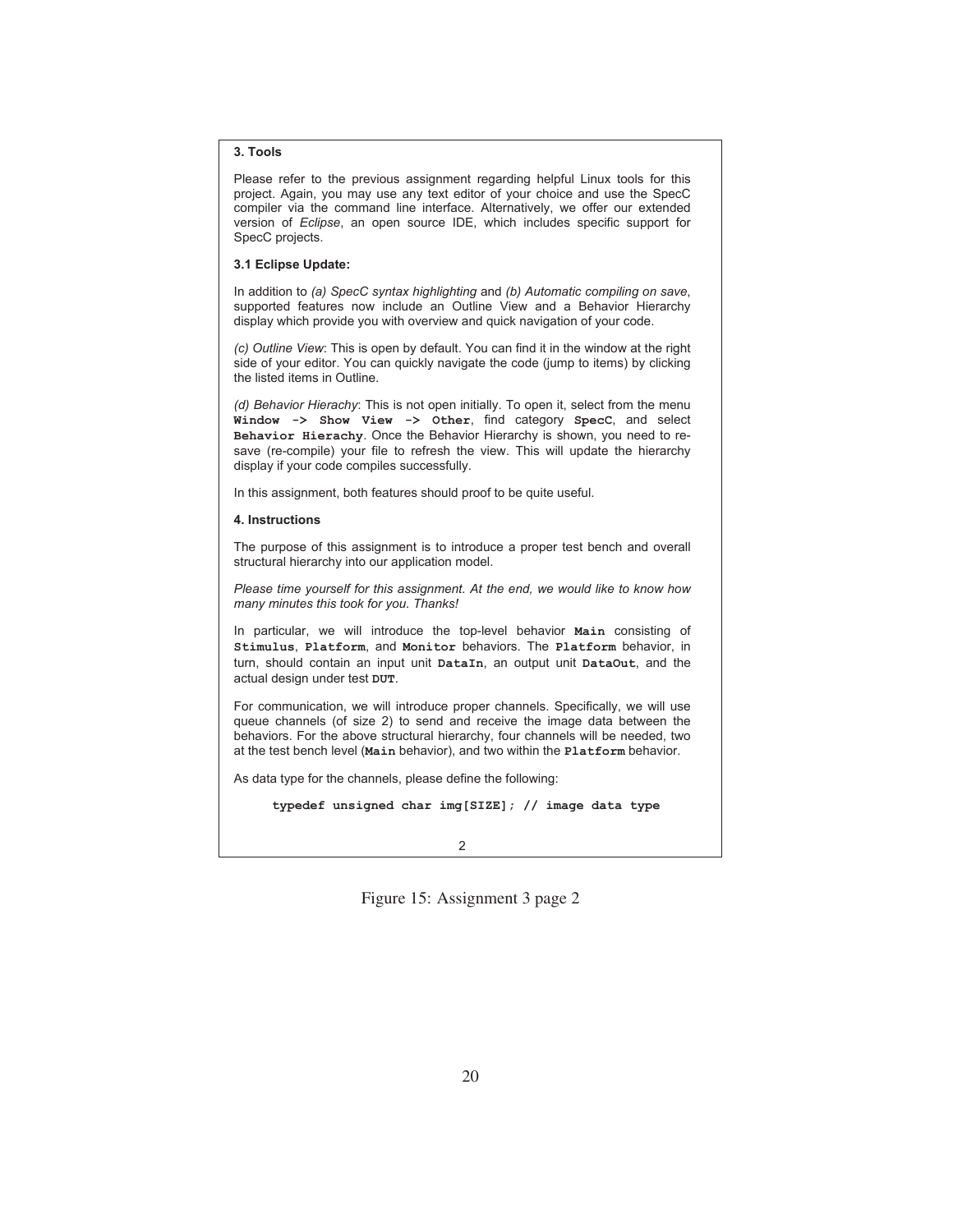Overall, your model should be structured as the following **sir\_tree** log shows:

```
sir_tree -blt canny.sir 
B i o behavior Main 
        B i l |------ Monitor monitor 
B i c |------ Platform platform<br>B i l | |------ DUT canny
B i l | |------ DUT canny 
B i l | |------ DataIn din 
B i l | |------ DataOut dout 
C i l | |------ c_img_queue q1 
C i l | \------ c_img_queue q2<br>B i l |------ Stimulus stimulus
B i l |------ Stimulus stimulus 
C i 1 |------ c_img_queue q1<br>C i 1 \------ c img queue q2
         \------ c_img_queue q2
```
The **Main** behavior should instantiate and run the **Stimulus**, **Platform**, and **Monitor** in parallel. In addition (optional), it may handle command line parameters (e.g. the image file name) and pass them into the **Stimulus** and/or **Monitor**.

The **Stimulus** behavior should read the input image from the file system and pass it into the **Platform** via a queue channel. Correspondingly, the **Monitor** should receive the edge image from the **Platform** and write it out into the output file.

In the **Platform**, the **DataIn** behavior should, in an endless loop, receive an input image and pass it unmodified to the **DUT**. Similar, the **DataOut** behavior should, also in an endless loop, receive an input image from the **DUT** and pass it on. These two behaviors will allow our test bench to remain unmodified even when later in the design flow the communication to the DUT is implemented via detailed bus protocols.

Finally, the **DUT** behavior should contain all the Canny algorithm code. Its main method should receive an image, call **canny()** to process it, and send out the edge image. Since our target chip will never stop working (unless its power is turned off), this processing should run in an endless loop, similar as the **DataIn** and **DataOut** behaviors.

Throughout your model recoding, ensure that it still compiles, runs, and generates the correct output image. You are done with this assignment when the hierarchy described above has been created and your code compiles fine without errors or warnings. Please note the time when you are done.

3

Figure 16: Assignment 3 page 3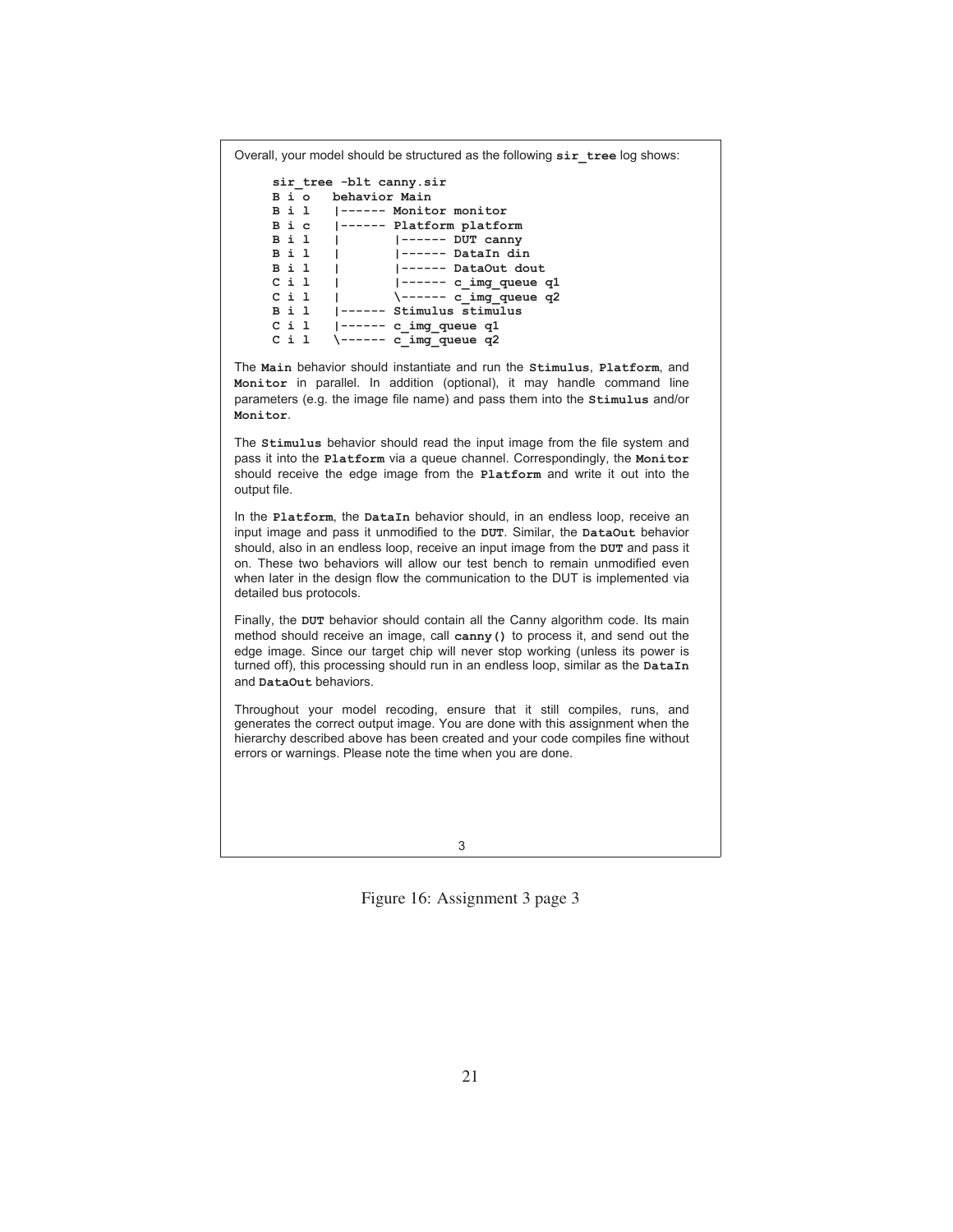#### **3. Submission:**

For this assignment, submit the following deliverables:

**canny.sc canny.txt**

As before, the text file should briefly mention whether or not your efforts were successful and what (if any) problems you encountered. Be brief!

To submit the deliverables, change into the parent directory of your **hw3** directory and enter **turnin**. As in the previous assignments, the **turnin** command will locate the files listed above and allow you to submit them.

Remember that you can use the **turnin** tool to submit at any time before the deadline, *but not after!* Since you can submit as many times as you want (newer submissions will overwrite older ones), it is highly recommended to submit early and even incomplete work, in order to avoid missing the deadline.

*Late submissions cannot be considered!*

In addition to these deliverables, we would like to ask you to complete a short survey on your experience with the extended **eclipse**. Please check the course message board for this survey.

-- Rainer Doemer (EH3217, x4-9007, doemer@uci.edu)

4

Figure 17: Assignment 3 page 4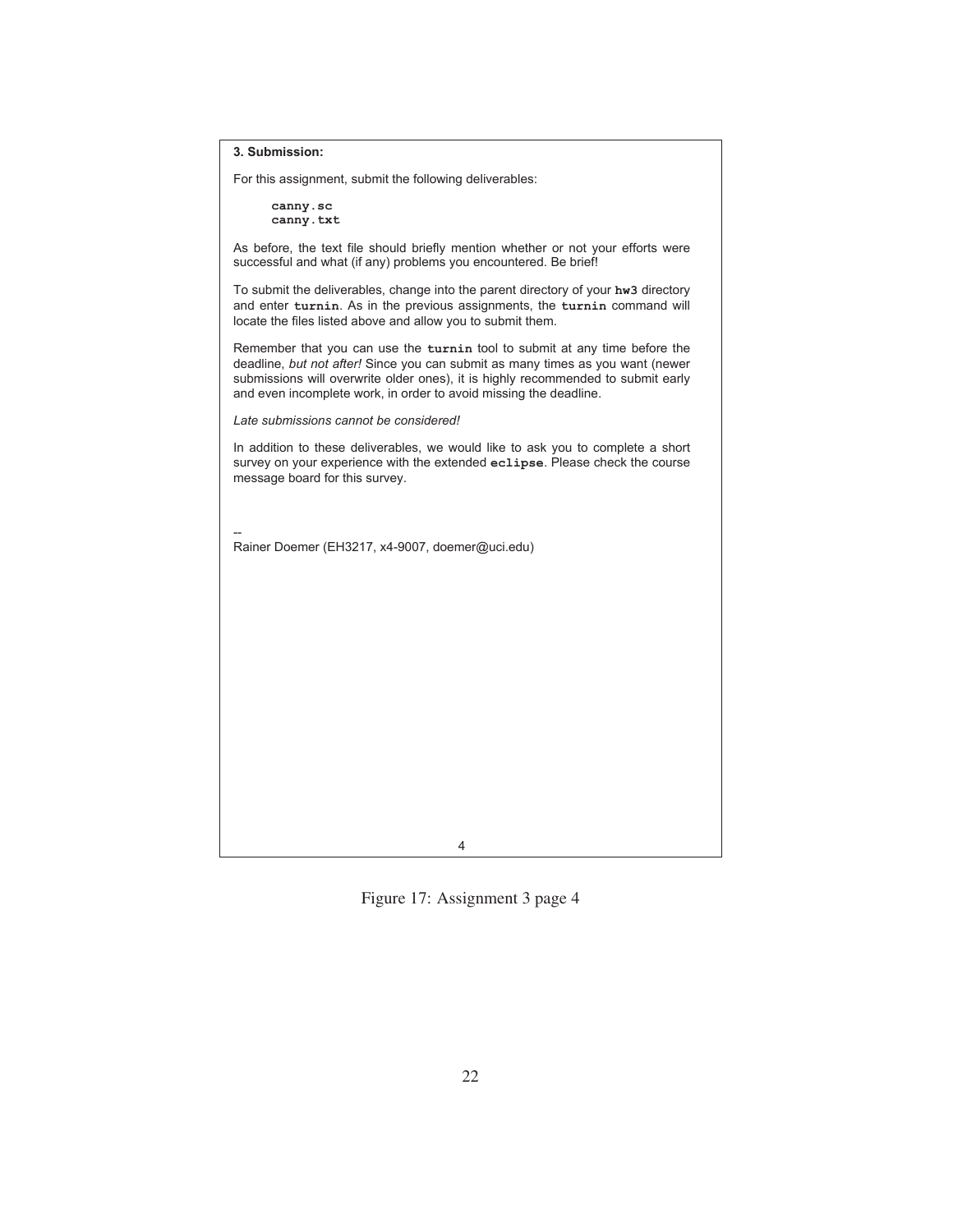### <span id="page-27-0"></span>**A.3 EECS 222A Assignment 4 instructions**

1 EECS 222A System-on-Chip Description and Modeling Spring 2012 **Assignment 4 Posted:** May 11, 2012<br> **Due:** May 18, 2012 **Due:** May 18, 2012 at 12pm (noon) **Topic:** Parallelization of Application Example **1. Setup:**  We will use the same setup as for Assignment 3 and again use the latest SCE version: **source /opt/sce/bin/setup.csh**  In order to use **turnin** to submit your deliverables, create a new directory named **hw4** (next to your **hw3** directory) and work there: **mkdir hw/hw4 cd hw/hw4 2. Application Example**  We will continue with the project of designing a system-level model for the *Canny Edge Detector* algorithm. This assignment starts one step after the point where Assignment 3 ended. For your reference, we have provided a solution file. **cp ~eecs222/EECS222A\_S12/canny\_a3\_ref.sc .**  As discussed in Lecture 5, we have now inserted an additional level of hierarchy into the DUT. Also, some additional clean-up has been performed and a few other adjustments have been applied. So, for this Assignment 4, we have again prepared a source file to start from, namely **canny\_a4\_start.sc**.

Figure 18: Assignment 4 page 1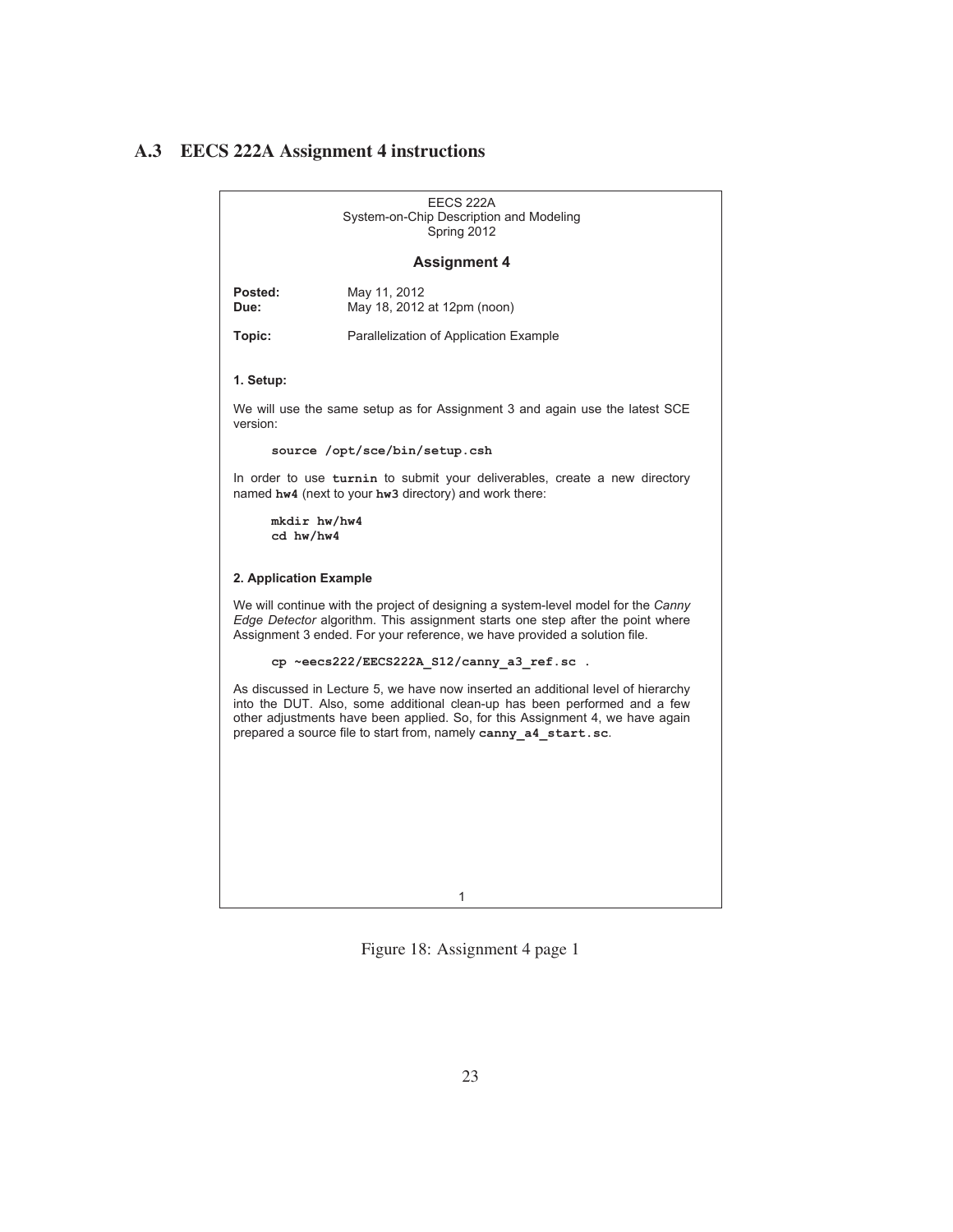The hierarchy tree of the corresponding **canny\_a4\_start.sir** model looks as follows: **sir\_tree -blt canny.sir B i o behavior Main B i l |------ Monitor monitor Bic**  $|$ ------ Platform platform<br>**Bis**  $|$   $|$ ------ DUT canny **B** i s | |------ DUT canny<br>**B** i 1 | | |------ Ar **B** i l | | |------ Apply\_Hysteresis apply\_hysteresis<br> **B** i 1 | | |------ Derivative X Y derivative x y **Bil** | | |------ **Derivative\_X\_Y derivative\_x\_y**<br> **Bil** | | |------ Gaussian Smooth gaussian smoot **B** i l | |----- Gaussian\_Smooth gaussian\_smooth **B** i l | |----- Magnitude **X Y** magnitude **x y B** i l <br> **B** i l <br> **B** i l <br> **B** i l <br> **B** i l <br> **B** i l <br> **B** i l <br> **B** i l <br> **B** i l <br> **B** i l <br> **E** <br> **E** <br> **E** <br> **E** <br> **E** <br> **E** <br> **E** <br> **E** <br> **E** <br> **E** <br> **E** <br> **E** <br> **E** <br> **E** <br> **E** <br> **E** <br> **E** <br> **E** <br> **E** <br> **E** <br> **B i l | | \------ Non\_Max\_Supp non\_max\_supp B i l | |------ DataIn din B i l | |------ DataOut dout C i l | |------ c\_img\_queue q1**   $C$  i l  $|$  \------  $c$ \_img\_queue q2<br>  $B$  i l  $|$ ------ Stimulus stimulus **Bil**  $|$ ------ Stimulus stimulus<br>Cil  $|$ ------ c img queue q1 C i 1 |------ c\_img\_queue q1<br>C i 1 \------ c\_img\_queue q2 \------ c\_img\_queue q2 To set up, use the following as starting point for this assignment: **cp ~eecs222/EECS222A\_S12/canny\_a4\_start.sc canny.sc cp ~eecs222/EECS222A\_S12/Makefile . cp ~eecs222/EECS222A\_S12/golfcart.pgm . cp ~eecs222/EECS222A\_S12/ ref\_golfcart.pgm \_s\_0.60\_l\_0.30\_h\_0.80.pgm .**  As for Assignment 3, we provide again a **Makefile** and the reference image so that you can compile, run, and test your code quickly (type **make** in your shell or simply use Eclipse). Note, however, that in contrast to the compiler command in the previous **Makefile**, we now have enabled the parallel simulation feature of the latest SpecC compiler (see below for more discussion on this). **3. Tools**  Please refer to the previous assignments regarding helpful Linux tools for this project. Again, you may use any text editor of your choice and use the SpecC compiler via the command line interface. Alternatively, we recommend our extended version of *Eclipse*, an open source IDE, which includes specific support for SpecC projects (and this assignment, in particular!).

2

Figure 19: Assignment 4 page 2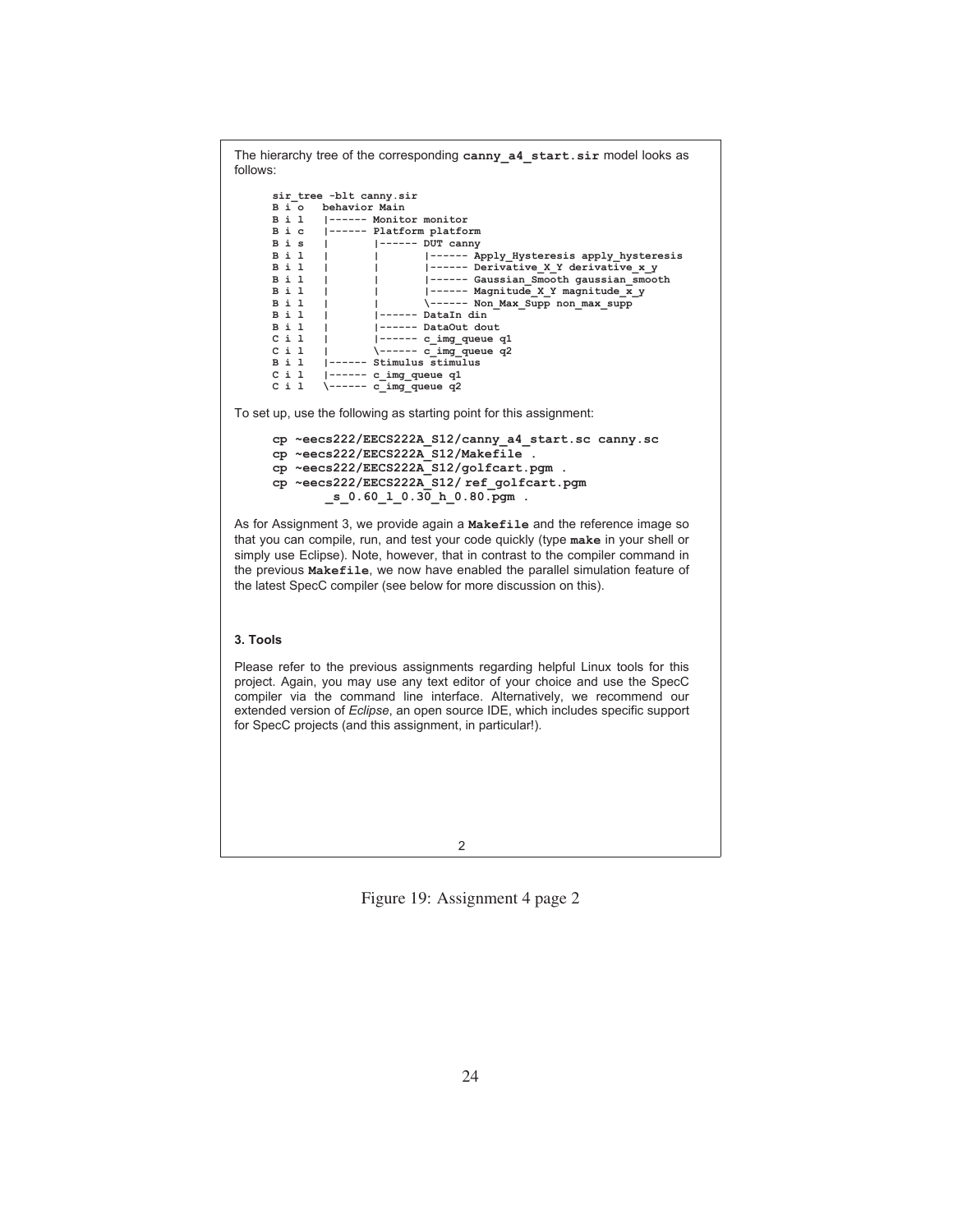**3.1 Eclipse Update:** 

In addition to *(a) SpecC syntax highlighting*, *(b) Automatic compiling on save*, *(c) Outline View*, and *(d) Behavior Hierachy*, the SpecC-enhanced Eclipse now offers a new display that shows variable accesses and potential conflicts in parallel execution.

*(e) Non-local Variable View*: This is not open initially. To open it, select from the menu **Window -> Show View -> Other**, find category **SpecC**, and select **Non-local Variables**.

Before you can use the Non-local Variable View, please make sure both **Behavior Hierarchy** (**BH**, see instructions for Assignment 3) and **Nonlocal Variables** (**NV**) are visible in Eclipse. For example, if both views appear in the same sub-window beneath the editor after you open them (only one can be seen at a time), then you can drag **BH** or **NV** and drop it into the subwindow at the right side of the editor (so that you can see both).

Note that there are two ways to use **NV**:

*1. Check data-flow for correct ports*: if you select a leaf behavior in **BH**, the nonlocal variables accessed in that behavior will be displayed in **NV**. The variables listed are defined or used outside the selected behavior and essentially are inputs or outputs of the behavior. Consequently, these should be converted to ports for proper modeling.

*2. Check data conflicts for correct parallelism*: once you have created parallel behaviors, for example, **par{A; B;}**, you can multi-select the parallel behaviors by first selecting **A** in **BH** and then holding Ctrl on your keyboard when selecting **B**. The variables accessed by both **A** and **B** are then displayed in **NV**. More importantly, any potential data conflicts due to shared variables between **A** and **B** are highlighted in red. These are the variables which may cause erroneous parallel execution!

For this assignment, this new feature should proof to be very useful.

3

Figure 20: Assignment 4 page 3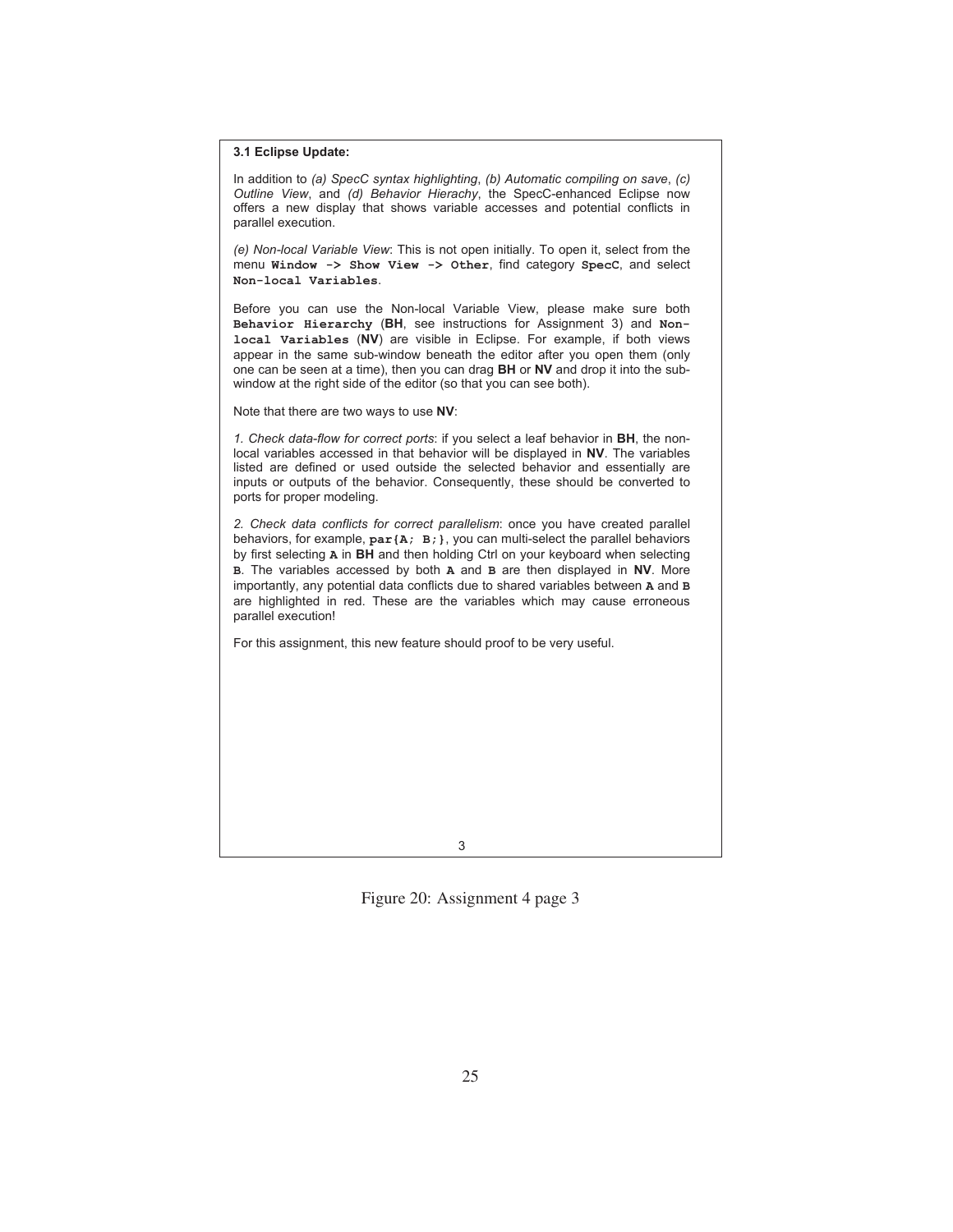#### **4. Instructions**

*Please time yourself for this assignment. At the end, we would like to know how many minutes this took for you. Thanks!* 

The purpose of this assignment is to introduce and explicitly specify potential parallelism in our application model.

As discussed in Lectures 5 and 6, we will focus our attention to the behavior **Gaussian\_Smooth** which contains the highest amount of computation in the Canny application. The goal is to parallelize this block so that we can speed up the overall computation.

For the purpose of this assignment, we will aim at a maximum of 4 parallel blocks executing at the same time.

As discussed in class, we will decompose the behavior **Gaussian\_Smooth** into three types of behaviors, namely a preparation step **Prep**, the horizontal image blurring **BlurX**, and the vertical image blurring **BlurY**. For each of these behaviors, multiple instances may be used in order to maximize the parallelism of the Gaussian Smooth method. How many instances are used, how they are connected, and which ones actually run in parallel, is to be answered as part of this assignment.

**Hint on parallelization:** Same as many other graphics applications, we can parallelize the image processing by splitting the picture into multiple parts along its rows or columns and work on those slices in parallel. Here, the blurring can be performed the same way. To do this, we recommend to pass the entire image to each parallel unit, and also pass in the range of rows or columns (via ports) that the unit is supposed to work on.

**Hint on validation:** In order to validate whether or not your parallelism works safely, it is useful to run the simulation also in parallel. For this, we have now enabled the parallel simulation feature of the latest SpecC compiler in the provided **Makefile**. Specifically, we now call **scc** with the option **–par** which instructs it to utilize multiple available cores on the host in parallel. In our case, please use the machines **eta.eecs.uci.edu** or **theta.eecs.uci.edu** for your simulation. Both have 2 cores each that the parallel simulator will use.

As discussed in class, this not only can provide you with faster simulation speed, it also helps in detecting concurrency problems in your model. In particular, with parallel simulation, it is highly likely that shared variables with access conflicts during parallel usage actually produce errors during simulation (which is what we want!).

4

Figure 21: Assignment 4 page 4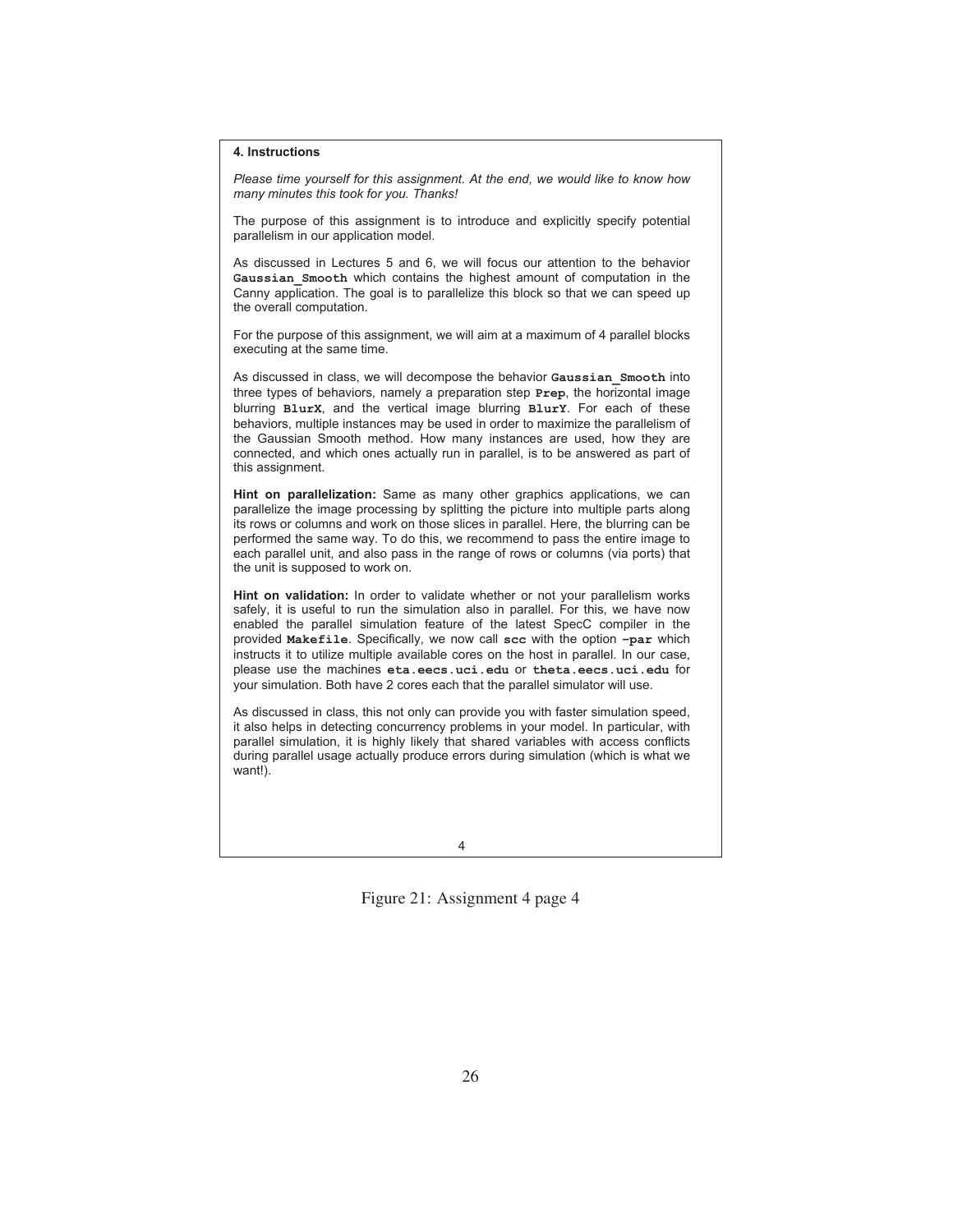Throughout your model recoding, make sure that it still compiles without any warnings, runs without any errors (even when parallel simulation is enabled), and generates exactly the expected output image.

You are done with this assignment when the **Gaussian\_Smooth** behavior has been decomposed into the three behavior types and up to 4 instances of these run concurrently. Your model should not contain any global variables or global functions and your hierarchy should be "clean" for synthesis purposes (no "dirty" behavior should be part of the DUT).

*Please note the time when you are done. Thanks!* 

**5. Submission:** 

For this assignment, submit the following deliverables:

**canny.sc canny.txt**

As before, the text file should briefly mention whether or not your efforts were successful and what (if any) problems you encountered. Be brief!

To submit the deliverables, change into the parent directory of your **hw4** directory and enter **turnin**. As in the previous assignments, the **turnin** command will locate the files listed above and allow you to submit them.

Remember that you can use the **turnin** tool to submit at any time before the deadline, *but not after!* Since you can submit as many times as you want (newer submissions will overwrite older ones), it is highly recommended to submit early and even incomplete work, in order to avoid missing the deadline.

*Late submissions cannot be considered!*

**Extra credit:** In addition to these deliverables, we would like to ask you to complete a short survey on your experience with the extended **eclipse**. Please check the course message board for this survey.

-- Rainer Doemer (EH3217, x4-9007, doemer@uci.edu)

5

Figure 22: Assignment 4 page 5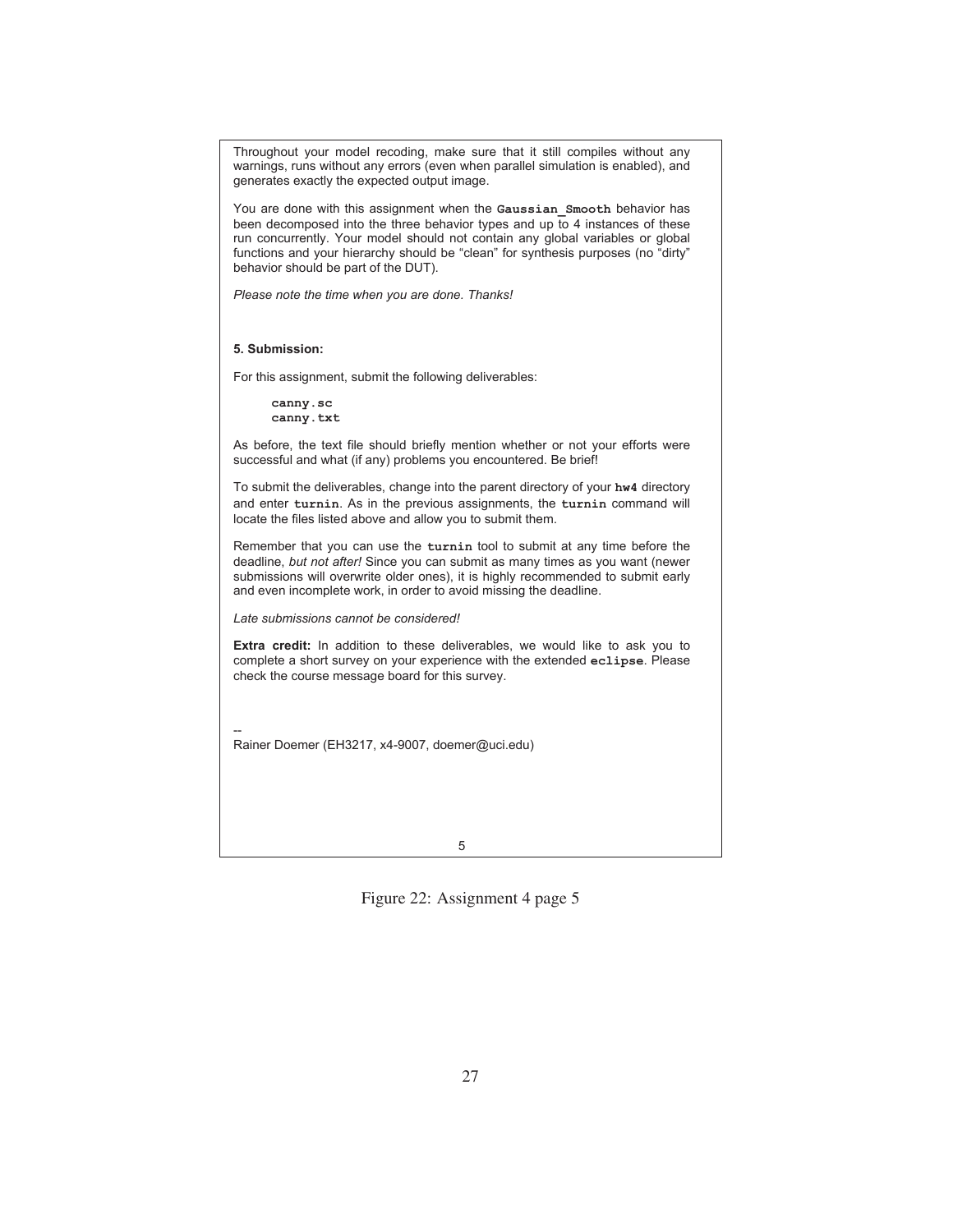# <span id="page-32-0"></span>**A.4 Assignment 2 survey results**

Assignment 2 survey questions:

1.What text editor did you use for Assignment 2?

1.1.a. Please select from the list:

1.2.a. If you select other, please specify:

1.3.a. How much time did you spend on this assignment (in minutes) ?

2.If you have used SpecC-enhanced eclipse, please answer the following questions:

(5-very useful, 4-useful, 3-somewhat useful, 2-not useful, 1-did not use)

2.1.a. How helpful is the feature 'SpecC Syntax Highlighting' ?

2.2.a. How helpful is the feature 'Automatic Compiling' ?

Results:

| resuns.<br>ID | 1.1.a                           | 1.2.a                      | 1.3.a | 2.1.a          | 2.2.a          | <b>User Category</b>    |
|---------------|---------------------------------|----------------------------|-------|----------------|----------------|-------------------------|
| student#1     | vi, eclipse                     |                            | 120   | 4              | 4              | hybrid user             |
| student#2     | gedit, eclipse, other           |                            | 300   |                |                | hybrid user             |
| student#3     | gedit, eclipse                  |                            | 70    | 4              | 3              | hybrid user             |
| student#4     | gedit, eclipse                  |                            | 80    |                |                | hybrid user             |
| student#5     | eclipse, other                  | UltraEdit                  | 90    | 4              |                | hybrid user             |
| student#6     | vi, gedit, eclipse              |                            | 240   |                |                | hybrid user             |
| student#7     | vi, eclipse                     |                            | 225   | $\overline{2}$ | 3              | hybrid user             |
| student#8     | vi, eclipse                     |                            | 100   | 3              | 3              | hybrid user             |
| student#9     | vi, eclipse                     |                            | 150   | 3              | 4              | hybrid user             |
| student#10    | eclipse                         |                            | 180   | 3              | 5              | eclipse user            |
| student#11    | eclipse                         |                            | 125   | 5              | 5              | eclipse user            |
| student#12    | eclipse                         |                            | 250   |                |                | eclipse user            |
| student#13    | vi                              |                            | 120   |                |                | non-eclipse user        |
| student#14    | vi                              |                            | 70    |                | 5              | non-eclipse user        |
| student#15    | vi                              | eclipse                    | 120   |                |                | non-eclipse user        |
| student#16    | notepad++                       | Eclipse is extremely slow. | 250   | 3              | 3              | non-eclipse user        |
| student#17    | vi                              |                            | 300   | 4              | 3              | non-eclipse user        |
| student#18    | other                           | emacs                      | 125   |                | $\overline{c}$ | non-eclipse user        |
| student#19    | gedit                           |                            | 60    |                |                | non-eclipse user        |
| student#20    | vi                              |                            | 45    |                |                | non-eclipse user        |
| student#21    | other                           | using Winsep in windows    | 500   |                |                | non-eclipse user        |
| student#22    | vi                              |                            | 90    |                |                | non-eclipse user        |
| student#23    | vi, gedit                       |                            | 120   |                |                | non-eclipse user        |
| student#24    | gedit                           |                            | 200   |                |                | non-eclipse user        |
| student#25    | vi                              |                            | 45    | 3              | 5              | non-eclipse user        |
| student#26    | notepad++                       |                            | 85    |                |                | non-eclipse user        |
| student#27    | eclipse                         |                            |       | 3              | 4              | no time reported        |
| student#28    | vi, eclipse                     |                            |       | 4              | $\overline{4}$ | no time reported        |
| student#29    | notepad <sup>++</sup> , eclipse |                            |       | 4              | $\overline{4}$ | no time reported        |
| student#30    | eclipse                         |                            | 4     | 4              | 4              | reported time too short |
| student#31    | eclipse                         |                            |       | 4              | $\overline{4}$ | no time reported        |
| student#32    | vi                              |                            |       |                |                | no time reported        |

Figure 23: Assignment 2 survey results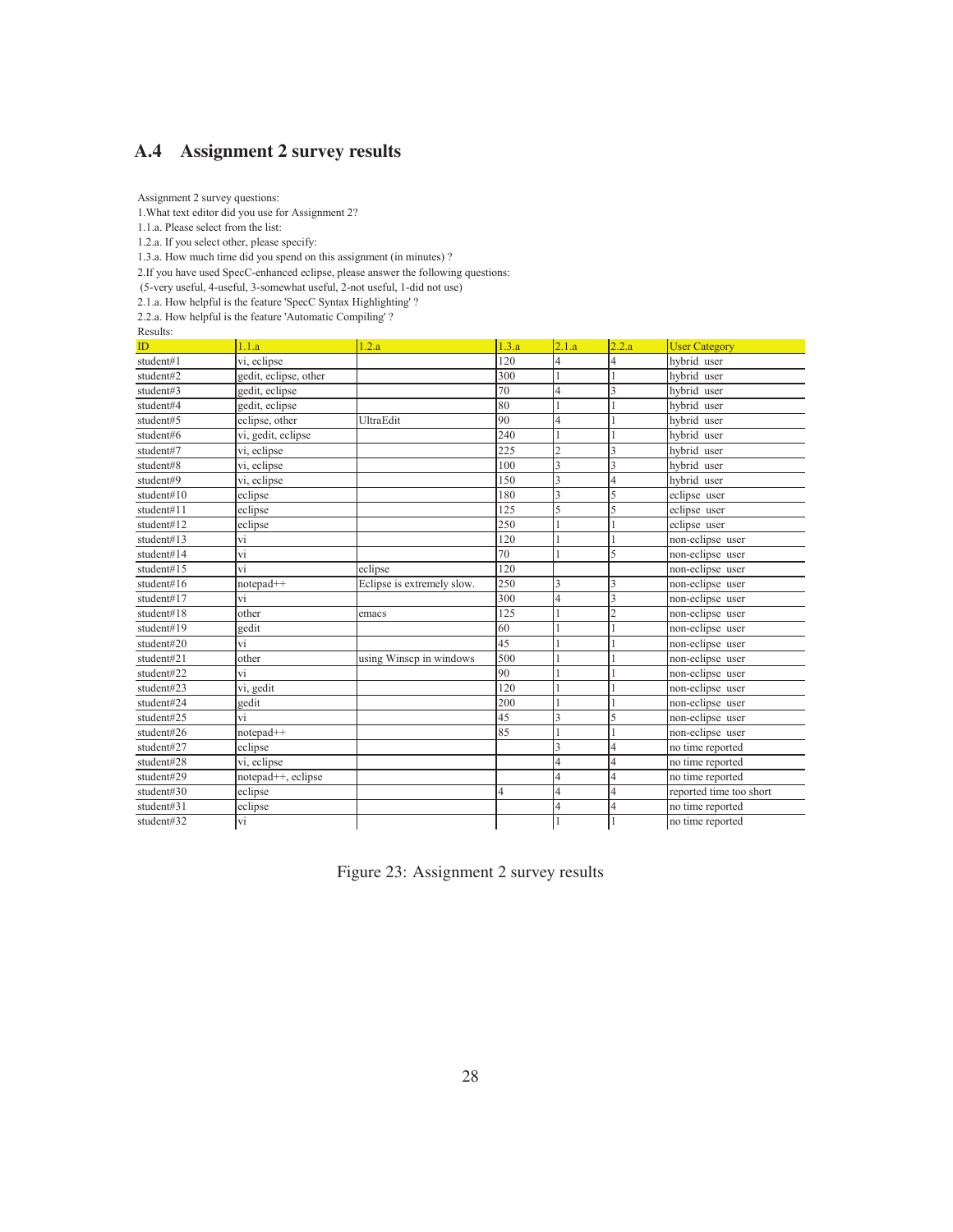# <span id="page-33-0"></span>**A.5 Assignment 3 survey results**

Assignment 3 survey questions:

1.1.a. What text editor did you use for Assignment 3?

1.2.a.How much time did you spend on it (in minutes) ?

2.If you have used SpecC-enhanced eclipse, please answer the following questions:

(5-very useful, 4-useful, 3-somewhat useful, 2-not useful, 1-did not use)

2.1.a. How helpful is the feature 'SpecC Syntax Highlighting' ?

2.2.a. How helpful is the feature 'Automatic Compiling' ?

2.3.a. How useful are features of 'Outline' and 'Behavior Hierarchy' ?

| ID         | 1.1.a                             | 1.2.a | 2.1.a | 2.2.a | 2.3.a | <b>User Category</b> |
|------------|-----------------------------------|-------|-------|-------|-------|----------------------|
| student#1  | eclipse and notepad++             | 90    | 5     | 3     | 3     | hybrid user          |
| student#2  | Eclipse and UltraEdit             | 200   | 5     | 5     | 4     | hybrid user          |
| student#3  | Eclipse and GEDIT                 | 480   | 1     | 3     | 3     | hybrid user          |
| student#4  | Eclipse                           | 180   | 4     | 4     | 1     | eclipse user         |
| student#5  | I use Eclipse                     | 210   | 5     | 4     | 4     | eclipse user         |
| student#6  | eclipse                           | 180   | 3     | 5     | 2     | eclipse user         |
| student#7  | Eclipse                           | 70    | 4     | 4     | 5     | eclipse user         |
| student#8  | eclipse                           | 120   | 5     | 4     | 4     | eclipse user         |
| student#9  | Eclipse                           | 180   | 4     | 4     | 4     | eclipse user         |
| student#10 | Eclipse                           | 120   | 5     | 5     | 4     | eclipse user         |
| student#11 | Eclipse                           | 60    | 4     | 1     | 4     | eclipse user         |
| student#12 | eclipse                           | 160   | 4     | 3     | 5     | eclipse user         |
| student#13 | I used Eclipse                    | 360   | 2     | 4     | 5     | eclipse user         |
| student#14 | Eclipse                           | 240   | 4     | 4     | 5     | eclipse user         |
| student#15 | gedit                             | 300   | 1     | 1     | 1     | non-eclipse user     |
| student#16 | <b>EMACS</b>                      | 360   | 4     | 4     | 4     | non-eclipse user     |
| student#17 | Emacs                             | 50    | 1     | 1     | 1     | non-eclipse user     |
| student#18 | emacs                             | 300   | 1     | 1     | 1     | non-eclipse user     |
| student#19 | editplus                          | 350   | 1     | 1     | 1     | non-eclipse user     |
| student#20 | Programmer's Notepad              | 300   | 1     | 1     | 1     | non-eclipse user     |
| student#21 | VI Editor                         | 225   | 1     | 1     | 1     | non-eclipse user     |
| student#22 | notepad                           | 240   | 1     | 1     | 1     | non-eclipse user     |
| student#23 | VI editor                         | 420   | 1     | 1     | 1     | non-eclipse user     |
| student#24 | gedit                             | 150   | 1     | 1     | 1     | non-eclipse user     |
| student#25 | Notepad++                         | 300   | 1     | 1     | 1     | non-eclipse user     |
| student#26 | Eclipse 15%, VI 5%, Notepad++ 80% |       | 5     | 1     | 1     | no time reported     |
| student#27 | gedit                             |       | 4     | 4     | 4     | no time reported     |
| student#28 | Notepad++                         |       | 2     | 2     | 3     | no time reported     |
| student#29 |                                   |       | 1     | 1     | 1     | no time reported     |

Figure 24: Assignment 3 survey results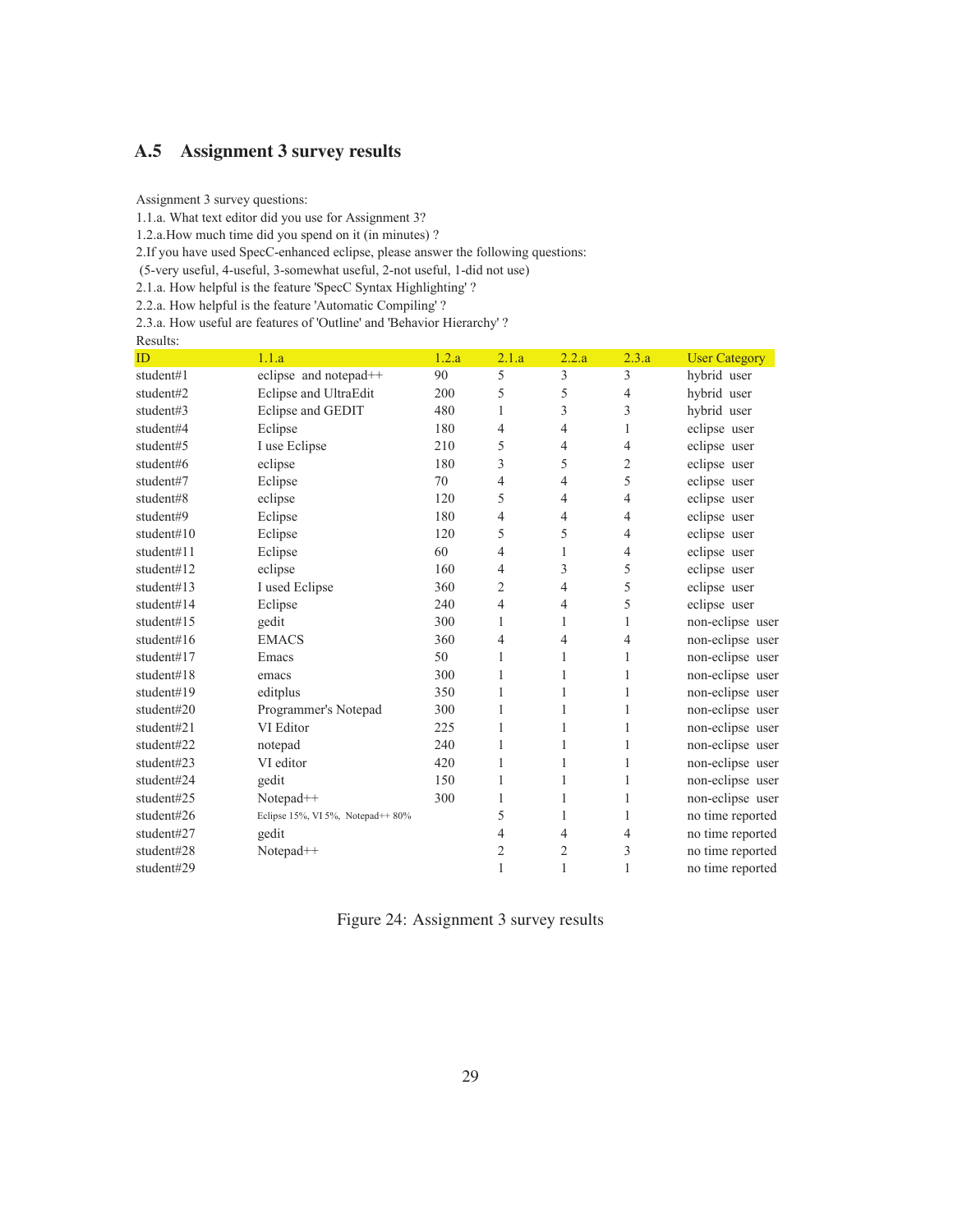# <span id="page-34-0"></span>**A.6 Assignment 4 survey results**

Assignment 4 survey questions:

1.1.a. What text editor did you use for Assignment 4?

1.2.a.How much time did you spend on it (in minutes) ?

2.a. Did you encounter simulation errors on multicore server ('eta' or 'theta') after you turn on '-par' option ?

3.1.a. How useful is the feature 'Non-local Variables' view ? (5-very useful, 4-useful, 3-somewhat useful, 2-not useful, 1-did not use, same below)<br>3.2.a. Did 'Non-local Varables' view help you to create correct parallelis

3.4.a. How helpful is the feature 'Automatic Compiling' ? 3.5.a. How useful is the feature 'SpecC Syntax Highlighting' ?

Results:

| Results:                 |                                   |       |                    |                |                |                |                |                |                                 |                    |
|--------------------------|-----------------------------------|-------|--------------------|----------------|----------------|----------------|----------------|----------------|---------------------------------|--------------------|
| ID                       | 1.1.a                             | 1.2.a | 2.a                |                | 3.1.a 3.2.a    | 3.3.a          | 3.4.a          |                | 3.5.a User Category             | <b>Simulation</b>  |
| student#1                | editplus on my windows            | 300   | no                 | 3              | No, I think    | 3              | 4              |                | hybrid user                     | Correct            |
| student#2                | Emacs                             | 100   | no                 |                |                |                | 1              |                | hybrid user                     | Correct            |
| student#3                | notepad <sup>++</sup> and eclipse | 300   | No                 | 4              | Yes            | 5              | 4              | 5              | hybrid user                     | Correct            |
| student#4                | vim                               | 317   | no                 | 3              |                | 4              | 4              | 4              | hybrid user                     | Correct            |
| student#5                | gedit and eclipse                 | 120   | no errors          | 3              | no, the pan    | 5              | 5              | 5              | hybrid user                     | Correct            |
| student#6                | eclipse                           | 300   | No?                | 4              | No. Couldi     | $\overline{4}$ | $\overline{4}$ | 5              | eclipse user                    | Correct            |
| student#7                | Eclipse                           | 180   | No                 | 5              | Yes            | 5              | 4              | 4              | eclipse user                    | Correct            |
| student#8                | Eclipse                           | 80    | No                 | $\overline{c}$ | No             |                | $\mathfrak{D}$ | 3              | eclipse user                    | Correct            |
| student#9                | Eclipse                           | 540   | No                 | 4              | I used NV      | 5              | 1              | 3              | eclipse user                    | Correct            |
| student#10               | Eclipse                           | 180   | No                 | 4              | ves            | 4              | $\overline{4}$ | 5              | eclipse user                    | Correct            |
| student#11               | Eclipse                           | 180   | No                 | 3              | No             | 4              | 5              | 5              | eclipse user                    | Correct            |
| student#12               | eclipse                           | 180   | no                 |                |                | 5              | 5              | 5              | eclipse user                    | Correct            |
| student#13               | Eclipse                           | 200   | no                 | 4              | yes            | $\overline{4}$ | $\overline{4}$ | 4              | eclipse user                    | Correct            |
| student#14               | Eclipse                           | 120   | No                 | 3              | Did not us     | 5              | 5              | 5              | eclipse user                    | Correct            |
| student#15               | SpecC-enhanced eclipse            | 187   | No                 | 3              | No             | 5              | 5              | 3              | eclipse user                    | Correct            |
| student#16               | eclipse                           | 300   | No                 | 4              | yes            | 4              | 5              | 4              | eclipse user                    | Correct            |
| student#17               | eclipse                           | 200   | no                 | 3              | no             | 4              | $\overline{4}$ | 5              | eclipse user                    | Correct            |
| student#18               | Eclipse                           | 120   | no                 | 3              | It helps. Ho   | 4              | 4              | 3              | eclipse user                    | Correct            |
| student#19               | eclipse                           | 225   | no                 | 5              | yes            | 5              | 3              |                | eclipse user                    | Correct            |
| student#20               | eclipse                           | 120   | no                 | 4              | slightly       | 5              | 4              | ٢              | eclipse user                    | Correct            |
| student#21               | eclipse                           | 480   | no                 | 3              |                | 3              | $\overline{4}$ | 4              | eclipse user                    | Correct            |
| student#22               | eclipse                           | 240   | no                 | 4              |                | 5              | $\overline{4}$ | 3              | eclipse user                    | Correct            |
| student#23               | eclipse                           | 117   | no                 | 4              | Yes            | 5              | 4              | 4              | eclipse user                    | Correct            |
| student#24               | Programmer's Notepad              | 150   | None               |                |                |                |                |                | non-eclipse user                | Correct            |
| student#25               | vim                               | 120   | eta                | $\overline{c}$ |                |                | 1              | 4              | non-eclipse user                | Correct            |
| student#26               | Notepad                           | 180   | no                 | 4              | ves            | 3              | 3              | 3              | non-eclipse user                | Correct            |
| student#27               | vim                               | 240   | no                 |                | no             | 5              | $\overline{4}$ | $\overline{4}$ | non-eclipse user                | Correct            |
| student#28               | emacs                             | 240   | No                 | 1              |                | 1              | 1              |                | non-eclipse user                | Correct            |
| student#29               | Vim                               | 180   | No                 | 3              | No             | 4              | 3              | 5              | non-eclipse user                | Correct            |
| student#30               | emacs                             | 240   | no                 |                |                |                |                |                | non-eclipse user                | Correct            |
| student#31               | Vi                                | 90    | No                 | 4              |                | 4              | 4              |                | non-eclipse user                | Correct            |
| student#32               | notepad <sup>++</sup>             | 210   | No                 |                |                | 1              | 1              |                | non-eclipse user                | Correct            |
| student#33               | VI Editor, GEdit                  | 320   | No errors          |                |                |                |                |                | non-eclipse user                | Correct            |
| student#34               | Xcode                             | 420   | No                 | 4              | It is suppos 5 |                | 4              | 2              | non-eclipse user                | Correct            |
| student#35               | Gedit                             | 600   | No                 |                | No             |                |                |                | non-eclipse user                | Correct            |
| student#36               | gedit                             | 420   | no                 |                |                |                | 1              |                | non-eclipse user                | Correct            |
| student#37               | Notepad <sup>++</sup>             | 330   | No, it work        |                |                |                |                |                | non-eclipse user                | Correct            |
| student#38               | Notepad <sup>++</sup>             | 120   | No                 |                |                |                |                |                | non-eclipse user                | Incorrect          |
| student#39               | emacs                             | 300   | I didn't enc       |                |                |                |                |                | non-eclipse user                | Incorrect          |
| student#40               | Winsep                            | 400   | no                 |                |                |                | 1              |                | non-eclipse user                | Incorrect          |
| student#41               | gedit                             | 480   | I was unabl        |                | did not use    |                |                |                | non-eclipse user                | Incorrect          |
| student#42               | Xcode                             | 70    | No.                |                |                |                |                |                | non-eclipse user                | Incorrect          |
| student#43               | gedit                             | 360   | ves, deadlo        |                | No, I tried    | 3              | 3              | 3              | non-eclipse user                | Incorrect          |
| student#44               | vi                                | 400   | no                 |                |                |                | 1              |                | non-eclipse user                | Incorrect          |
| student#45               | vi                                | 300   | Yes                | 5              | Yes            | 3              | 3              | 4              | non-eclipse user                | Incorrect          |
| student#46               | Notepad <sup>++</sup>             | 300   | no                 |                |                |                |                |                | non-eclipse user                | Incorrect          |
| student#47               | Notepad <sup>++</sup>             |       | yes                |                | Dont know      |                | 1              |                | no time reported                | Correct            |
|                          | VI                                |       |                    | 4              |                | 3              | 5              | 5              |                                 |                    |
| student#48<br>student#49 |                                   | 960   | no<br>i used eta v | 4              | ves<br>yes     | 4              | 5              | $\overline{c}$ | no time reported                | Correct<br>Correct |
|                          | eclipse<br>Gedit                  |       | No                 |                |                |                | 1              |                | reported time too lor           |                    |
| student#50<br>student#51 |                                   | 240   | No                 | 3              |                | $\overline{4}$ | $\overline{4}$ | 4              | no time reported                | Correct            |
|                          | Eclipse and Notepad               |       |                    |                | A little.      |                |                |                | no usage log                    | Incorrect          |
| student#52               | eclipse                           | 2880  | No                 | 3              | No really      | 5              | 4              | 5              | reported time too lor Incorrect |                    |
| student#53               | WinScp                            | 36    | No                 | 1              |                | 1              | 1              | $\vert$ 1      | reported time too she Incorrect |                    |

Figure 25: Assignment 4 survey results